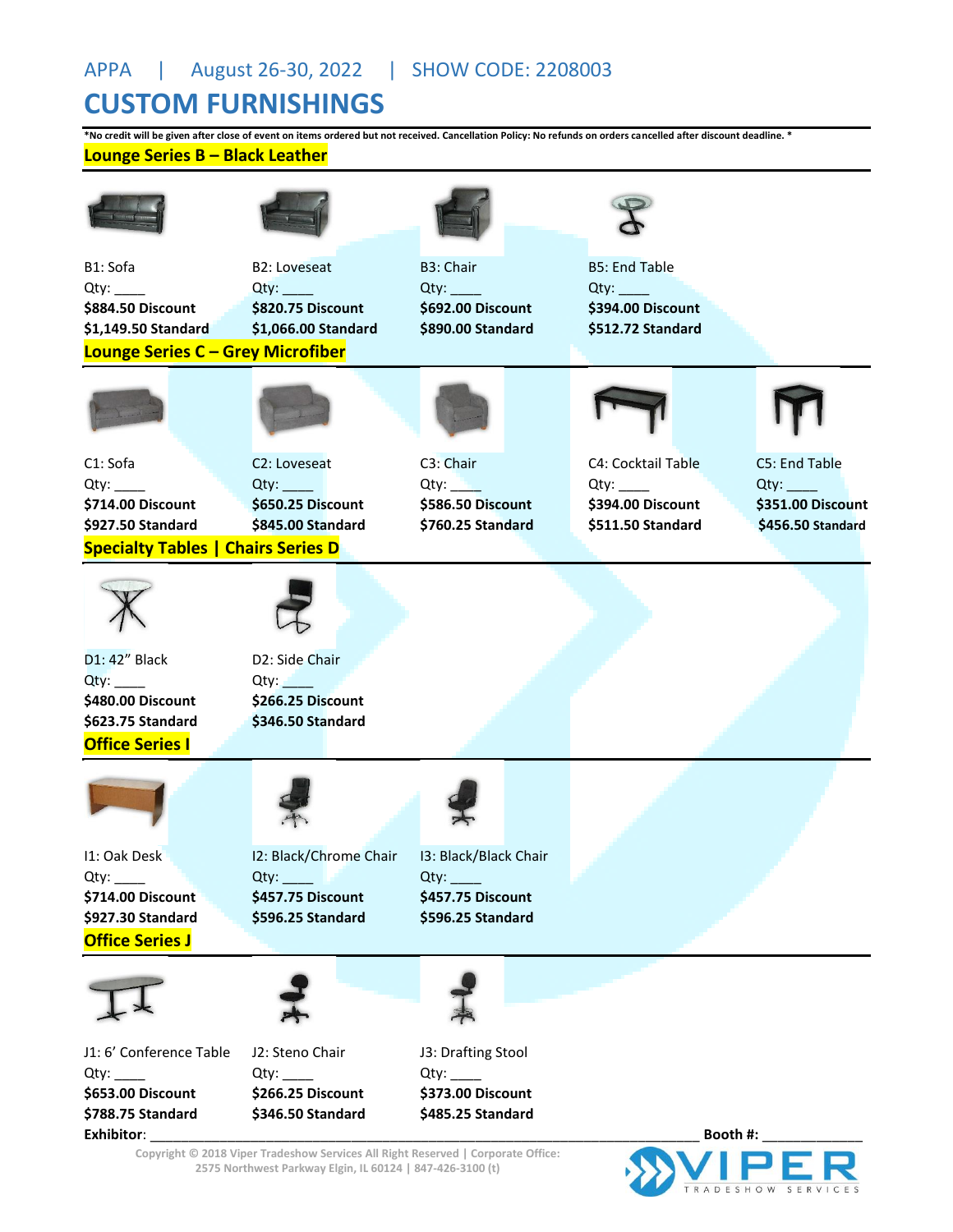## APPA | August 26-30, 2022 | SHOW CODE: 2208003 **PRE-SHOW TIPS**

**These tips can help you be fully prepared on show site. Should you have any questions, please contact your Viper Show Coordinator listed on the Quick Reference Page.** 

- *Submit orders early to receive the discounted rate* **–** This can be done by completing the necessary forms found in this kit or online a[t www.vipertradeshowstore.com.](http://www.vipertradeshowstore.com/) The standard pricing will apply to all show site orders.
- *Preparing freight shipments* **–** We strongly urge you to send your show freight to the advance warehouse. Some cost-saving tips are to have all of your freight delivered in a single shipment on an LTL freight carrier & arrange for the freight to be received on or before the Late to Warehouse Deadline to avoid late charges.
- *Review Quick Reference Page* **–** It is helpful to be familiar with the important dates outlined along with the show schedule. Be sure your travel plans accommodate for a smooth setup and move out; the return of the empty freight can take at least an hour after the close of the show.
- **Shipment tracking** It is recommended you track your shipment prior to the show to confirm it has been delivered. You can send the tracking information to your Viper Show Coordinator as soon as your freight is shipped.

# **SHOW SITE TIPS**

- *Viper Service Desk* The service desk will be located on the show floor for any questions or show site orders.
- *Booth orders & freight delivery* **–** A booth and freight check will be completed prior to setup and everything that was pre-ordered and/or sent to the Advance Warehouse will be in your booth. A Viper representative will be at the Viper Service Desk if you see any discrepancy. Credits are not provided to claims made post show.
- *Empty Storage* **–** Material Handling (drayage) service includes the storage of empty containers for the duration of the show. "Empty" stickers will be available at the Viper Service Desk. One sticker is to be placed on each of your empty crates/skids/boxes/ or items you want Viper to store. All items will be returned at the close of the show but can take at least an hour to all be returned.
- *Labor orders* **–** All exhibitor supervised labor orders will need to check in at the Viper Service Desk once ready for the labor.

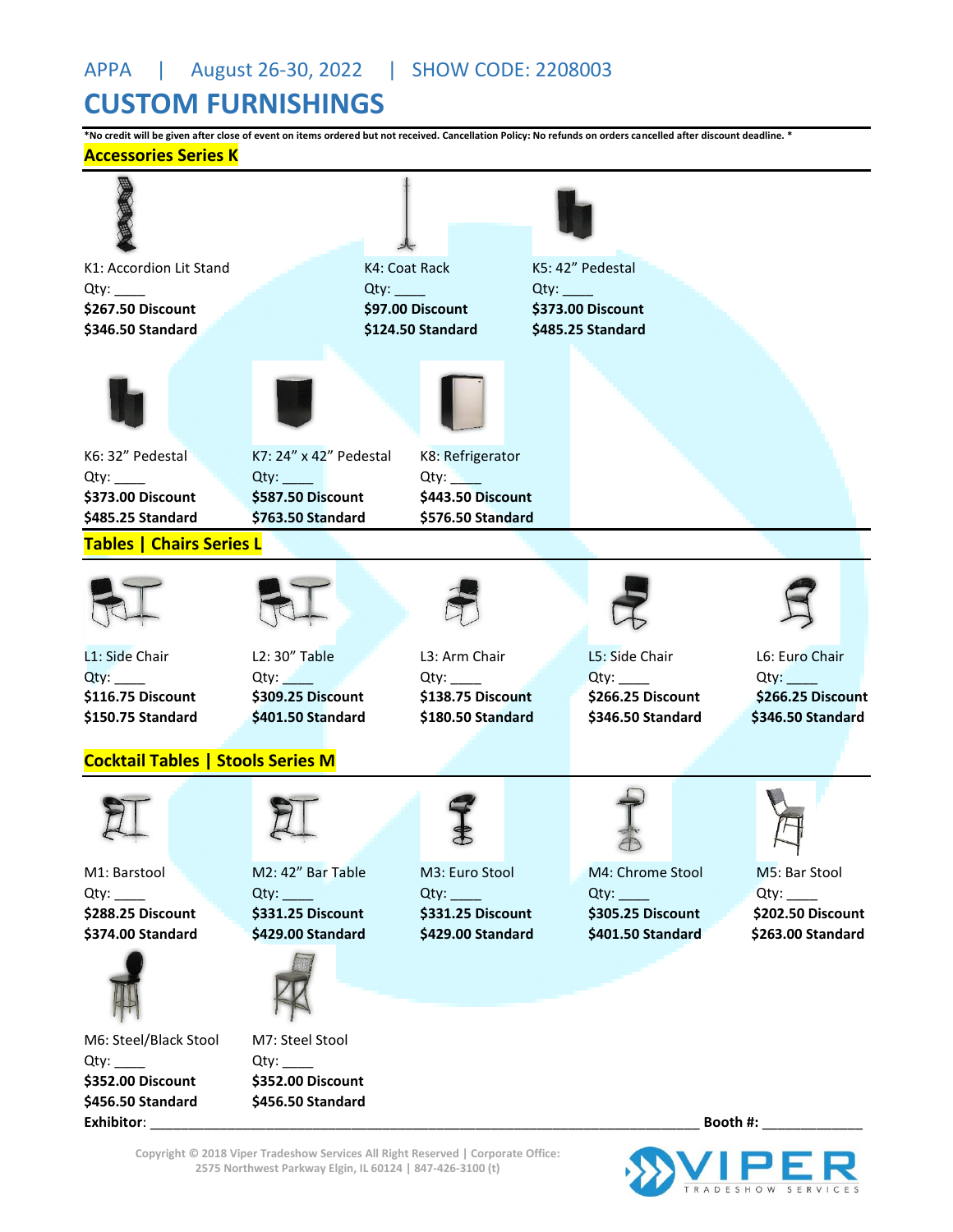### APPA | August 26-30, 2022 | SHOW CODE: 2208003 **MOVE OUT INFORMATION**

This information will also be distributed before the start of the last day of show hours; however, we highly recommend reading these instructions carefully in order to know what to expect and plan in advance. Please share this information with your show site staff in advance of the show, along with any arrangements for shipping you may make.

| <b>Exhibit Hall Officially Closes:</b>                                                                                                                      | Tuesday, August 30 @ 11:00am  |
|-------------------------------------------------------------------------------------------------------------------------------------------------------------|-------------------------------|
| Stored empty crates and containers returned:                                                                                                                | Tuesday, August 30 by 11:30am |
| Labor Force: all exhibitors should have started dismantle by now:<br>Exhibitors should have checked in at the Viper Service Desk for dismantle labor hired. | Tuesday, August 30 @ 3pm      |
| Freight Force - deadline for carriers to check in:                                                                                                          | Tuesday, August 30 @ 4pm      |

**All outbound shipments loading onto a contracted carrier or personally owned vehicle require a Viper Tradeshow Services Bill of Lading (BOL). Please follow these instructions.**

- 1. Pick up a Bill of Lading at the Viper Service Desk and completely fill out the gray shaded areas, making sure to write in your carrier name.
- 2. Call your common carrier or freight forwarder to make sure they are scheduled to arrive by **4pm**. We suggest telling them **1 HOUR BEFORE FREIGHT FORCE**, giving them room to fail without failing you! Here's the address for your convenience:

#### **Hilton Chicago -- Salon A --720 South Michigan Ave. Chicago IL 60605**

- 3. For liability reasons, and ensuring exhibitor's freight is loaded properly, all carriers MUST check in at the Viper Service Desk and be able to request your shipment by booth and company name. Please be sure to instruct your carrier to do so.
- 4. **Do not leave any UPS or FedEx shipments in your booth assuming it will be picked up!** We need a Bill of Lading submitted for all items/freight left in your booth and material handling (drayage) must be paid in full.
- 5. Once you have packed up all of your materials, please hand in your BOL to the Viper Service Desk. (Do not leave it in your booth.) We will sign it and give you a copy, keep a copy and give the driver a copy. Please note, material handling must be paid in full.

\*In the event you fail to turn in your BOL or your carrier does not check in by the **4pm** deadline, your freight will be re-consigned to the house carrier, Viper Tradeshow Transportation. No liability will be assumed by Viper as a result of such rerouting or handling and exhibitor will be charged standard shipping rates of \$2.75/pound for shipments 1000 lbs. or more, \$3.25/pound for shipments 999 lbs. or less; with a **\$725.00 minimum**. Charges will be applied to the credit card on file. Any freight left on the floor without proper paperwork or return labels will be deemed as trash and will be discarded. \*AV equipment and computers hold very specific packaging instructions in order to be covered by insurance. Viper Tradeshow Services is not liable and does not cover any AV equipment or other alike equipment. The Exhibitor holds all responsibility for such and should carry coverage for their own AV and computer equipment.

*Viper Transportation is the Official Carrier for this show*. If you would like Viper to be your carrier, simply complete and send us the shipping order form. Your BOL and labels will be delivered to your booth before the last days' exhibit hours.

If you decide to choose Viper as your carrier at show site, turn in the Viper Shipping Order Form provided to the Viper Service Desk by 10am (1 hour before show closing) and we will write up your Bill of Lading and labels and deliver them to your booth. Once you are packed, sign the BOL and turn it in to the Service Desk, you will get a copy, we will keep a copy, and the driver will receive a copy. No worries about late carriers and writing numerous labels. Pack, turn in your BOL, and go!

PLEASE CONTACT YOUR SHOW COORDINATOR WITH ANY QUESTIONS OR COME TO THE VIPER SERVICE DESK ON SITE. Diego Corona | dcorona@vipertradeshow.com | mobile: 224.425.8368

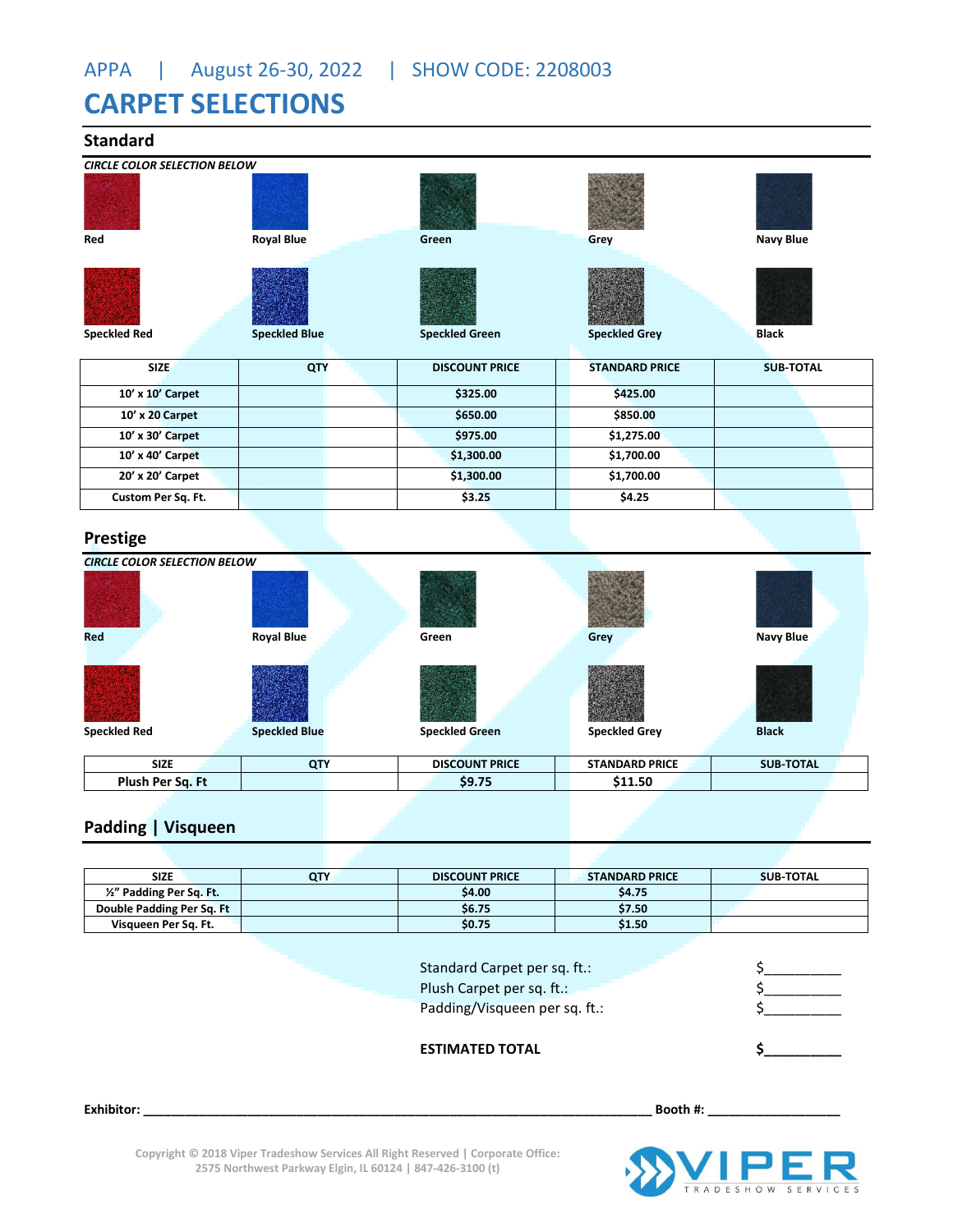### APPA | August 26-30, 2022 | SHOW CODE: 2208003 **TERMS AND DEFINITIONS:**

#### **IN ORDER TO RECEIVE A DISCOUNT:**

Payment must accompany your advance order and be received prior to the early deadline date and with completed Payment Authorization Form. All payments to be in US currency.

#### **OUTSTANDING PAYMENTS:**

Viper Tradeshow Services requires payment for all services upon presentation of an invoice statement at the exhibit site.

It is the responsibility of the Exhibitor to advise the Viper Tradeshow Services Service Center representative of any problems with any orders before the start of the show. No credits will be issued after the exhibition closing.

**Government Agencies please note**: If your firm or agency requires a purchase order be issued for any services rendered such purchase order must accompany the order forms.

All materials and equipment are on a rental basis, except where specifically identified as a sale, and remain the property of Viper Tradeshow Services.

Exhibitors with a history of delinquent payments and/or open balances will be required to settle their past due accounts and forward an advance deposit to cover the estimated costs of service and, if such deposit is not sufficient, will be required to settle their accounts prior to the close of the exhibition. Viper Tradeshow Services reserves the right to hold any exhibitor freight who has unpaid material handling fees. Such fees must be paid prior to the release of freight onsite.

Viper Tradeshow Services will accept payment by cash, company check, or Method of Payment for Visa, MasterCard or American Express. Viper Tradeshow Services reserves the right to check the credit available on any card presented. If the exhibitor fails to pay their invoice prior to the close of the show, the charges will automatically be applied to the credit card on file.

International Exhibitors will be required to settle their accounts in full prior to the close of the exhibition. Payments must be made in US Funds or by credit card, cash, check, or bank wire transfer, when previously arranged by Viper Tradeshow Services.

**Tax Exemption Status:** If you are exempt from payment of sales tax, we require you to forward an exemption certificate for the state in which the services are to be used. Resale certificates are not valid unless you are rebilling these charges to your customers. Payment for all labor, equipment and services, whether ordered by the exhibitor, display builder, non-official contractor or other parties, shall be the responsibility of the exhibitor at the event.

**Insurance:** Be sure your materials are insured from the time they leave your firm until they are returned after the show. It is suggested that exhibitors arrange all-risk coverage. This can usually be done by "riders" to existing policies.

**Material Handling Form (MHA) aka Bill of Lading (BOL):** Your bill of lading must be turned in no later than the force times listed on the Quick Reference page. Each exhibitor is responsible for turning in a Bill of Lading to the Exhibitor Service desk after dismantling and completion of packing and labeling all boxes, crates, etc. The Bill of Lading is the official "permission" of the exhibitor allowing removal of freight from the booth to the carrier of choice (personal vehicle, truck, van line, airfreight, etc.) *Any unconsigned shipment left in the exhibit hall after dismantling hours will be shipped via the Official Show Carrier, Viper Transportation, at the expense of the exhibitor! Your bill of lading must be turned in no later than the force times listed on the Quick Reference Page.* 

**Small Package Shipments:** Includes cartons received without documentation and delivered to the booth without guarantee of piece count and documentation, including but not limited to FedEx, UPS, Airborne, and DHL.

**"Hand Carry":** The ability for an exhibitor to "hand carry" their materials onto the exhibit hall without the use of wheels, including but not limited to, luggage carts, four wheel or two-wheel dollies, baggage carts.

**Cancellation of orders:** Exhibitor orders must be cancelled on or by the discount/cancellation deadline in order to receive a refund. Any orders cancelled after the deadline will be charged at full. Credits will not be given for orders cancelled after this deadline or at show site. This is void for any full show cancellations at which point Viper will communicate policy.

Final Show Audit: Viper Tradeshow Services reserves the right to perform a Final Audit of this event for up to 120 days after the move out date of the event. (Also, an end of the year review in December. If additional charges for any service, labor or equipment are found, it will be added to the Exhibitor's invoice and the credit card on file will be charged. A Final Audit Invoice with explanation of any additional charges will be sent to the Exhibitor. If Viper does not have payment information, the invoice sent to the Exhibitor will be due upon receipt.

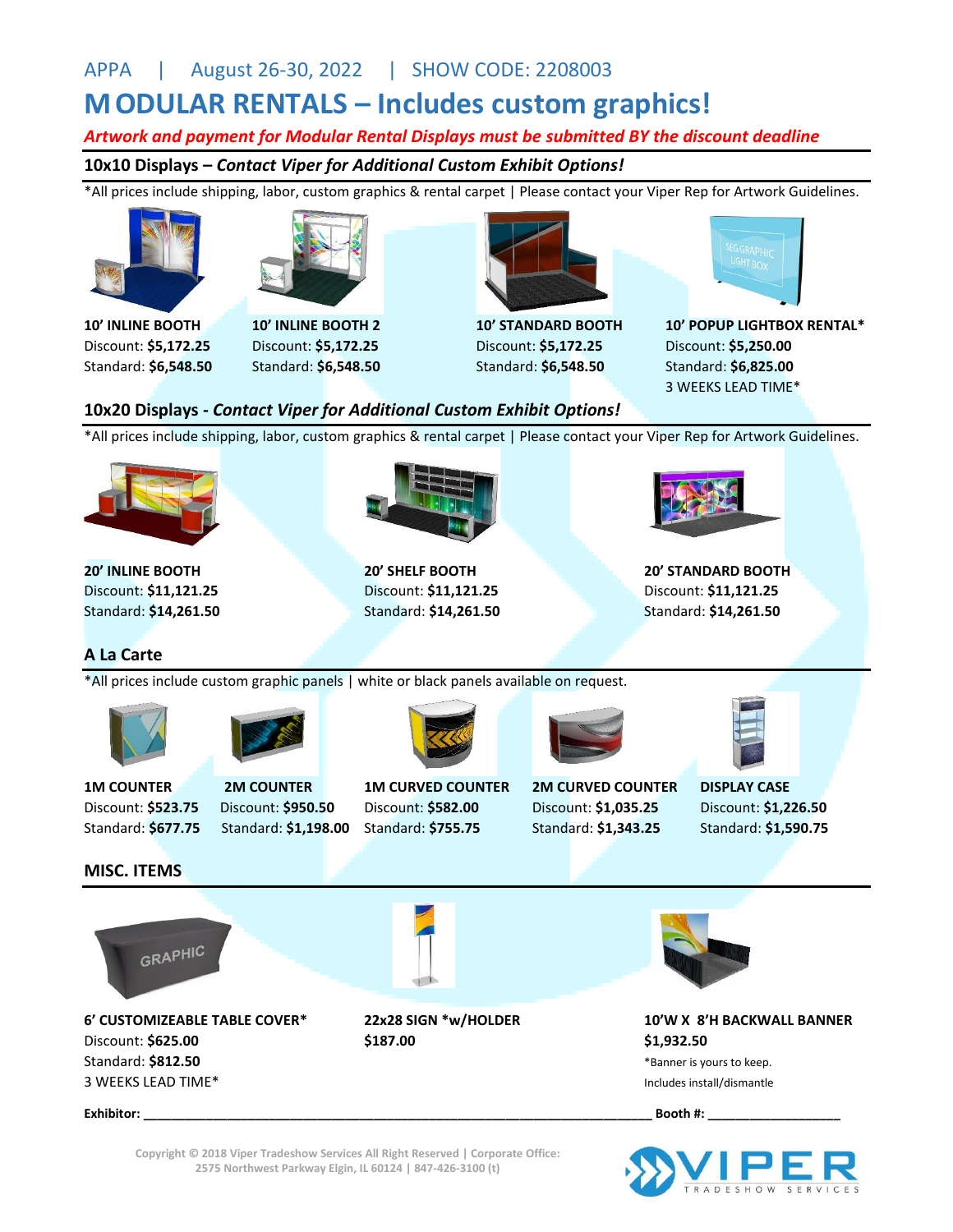### **METHOD OF PAYMENT**

| <b>Exhibitor Information</b>                   |                                                                                                                |                                                                                                                                                                                                                                     |  |  |
|------------------------------------------------|----------------------------------------------------------------------------------------------------------------|-------------------------------------------------------------------------------------------------------------------------------------------------------------------------------------------------------------------------------------|--|--|
|                                                |                                                                                                                |                                                                                                                                                                                                                                     |  |  |
|                                                |                                                                                                                |                                                                                                                                                                                                                                     |  |  |
|                                                |                                                                                                                | State: Zip:                                                                                                                                                                                                                         |  |  |
| Contact:<br><u> 1980 - Jan Jawa Barat, pre</u> |                                                                                                                | <b>Phone:</b> Phone Phone Phone Phone Phone Phone Phone Phone Phone Phone Phone Phone Phone Phone Phone Phone Phone Phone Phone Phone Phone Phone Phone Phone Phone Phone Phone Phone Phone Phone Phone Phone Phone Phone Phone Pho |  |  |
|                                                | Email Address: No. 1996. The Contract of Tennes and Tennes and Tennes and Tennes and Tennes and Tennes and Ten |                                                                                                                                                                                                                                     |  |  |

# **Ways to Order:**

Online via Credit Card | Login & Place Orders [| www.vipertradeshowstore.com](http://www.vipertradeshowstore.com/) | Show Code: **2208003**

Show Site Contact: \_\_\_\_\_\_\_\_\_\_\_\_\_\_\_\_\_\_\_\_\_\_\_\_\_\_\_\_\_\_\_\_\_\_\_\_\_\_\_\_\_\_\_\_\_ Cell Phone: \_\_\_\_\_\_\_\_\_\_\_\_\_\_\_\_\_\_\_\_\_\_\_\_\_\_\_\_\_

#### Email: **dcorona@vipertradeshow.com**

Fax: Send completed forms to 847.426.3111

Mail: Send completed forms to Viper Tradeshow Services – 2575 Northwest Parkway Elgin, IL 60124

| <b>Payment Terms</b> |  |
|----------------------|--|
|----------------------|--|

Full payment is due upon receipt of invoice

Payment must be received prior to the discount deadline to receive the discounted rates

ACH or Wire Transfer payments need to be received prior to the show. A Method of Payment form must be submitted for final balances

### **Viper Tradeshow Services Orders**

| Shipping (Viper Transportation):             |  |  |  |
|----------------------------------------------|--|--|--|
| <b>Material Handling Estimate:</b>           |  |  |  |
| Floral/Booth Cleaning:                       |  |  |  |
| Installation & Dismantle Labor:              |  |  |  |
| <b>Standard Furniture &amp; Accessories:</b> |  |  |  |
| <b>Viper Custom Furnishings:</b>             |  |  |  |
| Carpet & Padding:                            |  |  |  |
| <b>Modular Rental Displays:</b>              |  |  |  |

#### **Estimated Total Viper Tradeshow Services Orders:** \$\_\_\_\_\_\_\_\_\_

*\*A receipt with actual totals will be emailed to contact on file.*

### **Method of Payment / Credit Card Charges\***

#### *\*3.5% Convenience Fee will be applied | All applicable state and local taxes apply*

By submitting this payment form, you are authorizing to charge your credit card account for your advance orders, and any additional amounts incurred as a result of weight adjustments or show site orders placed by your representative; including labor, material handling and shipping.

| Please circle appropriate credit card:                                                                                                                                                                                         | <b>MasterCard</b>                                                                                               | <b>Visa</b> | <b>American Express</b>                 |  |
|--------------------------------------------------------------------------------------------------------------------------------------------------------------------------------------------------------------------------------|-----------------------------------------------------------------------------------------------------------------|-------------|-----------------------------------------|--|
|                                                                                                                                                                                                                                |                                                                                                                 |             |                                         |  |
| Expiration Date: Management Property and Property and Property and Property and Property and Property and Property and Property and Property and Property and Property and Property and Property and Property and Property and |                                                                                                                 |             | CVV:                                    |  |
| <b>Cardholder Signature:</b>                                                                                                                                                                                                   | the contract of the contract of the contract of the contract of the contract of the contract of the contract of |             |                                         |  |
| <b>Name Printed:</b>                                                                                                                                                                                                           |                                                                                                                 |             |                                         |  |
| Address (if different from above):                                                                                                                                                                                             |                                                                                                                 |             |                                         |  |
| Company Check # (Please note show name on check): ____________                                                                                                                                                                 |                                                                                                                 |             | Date check mailed: National State Check |  |

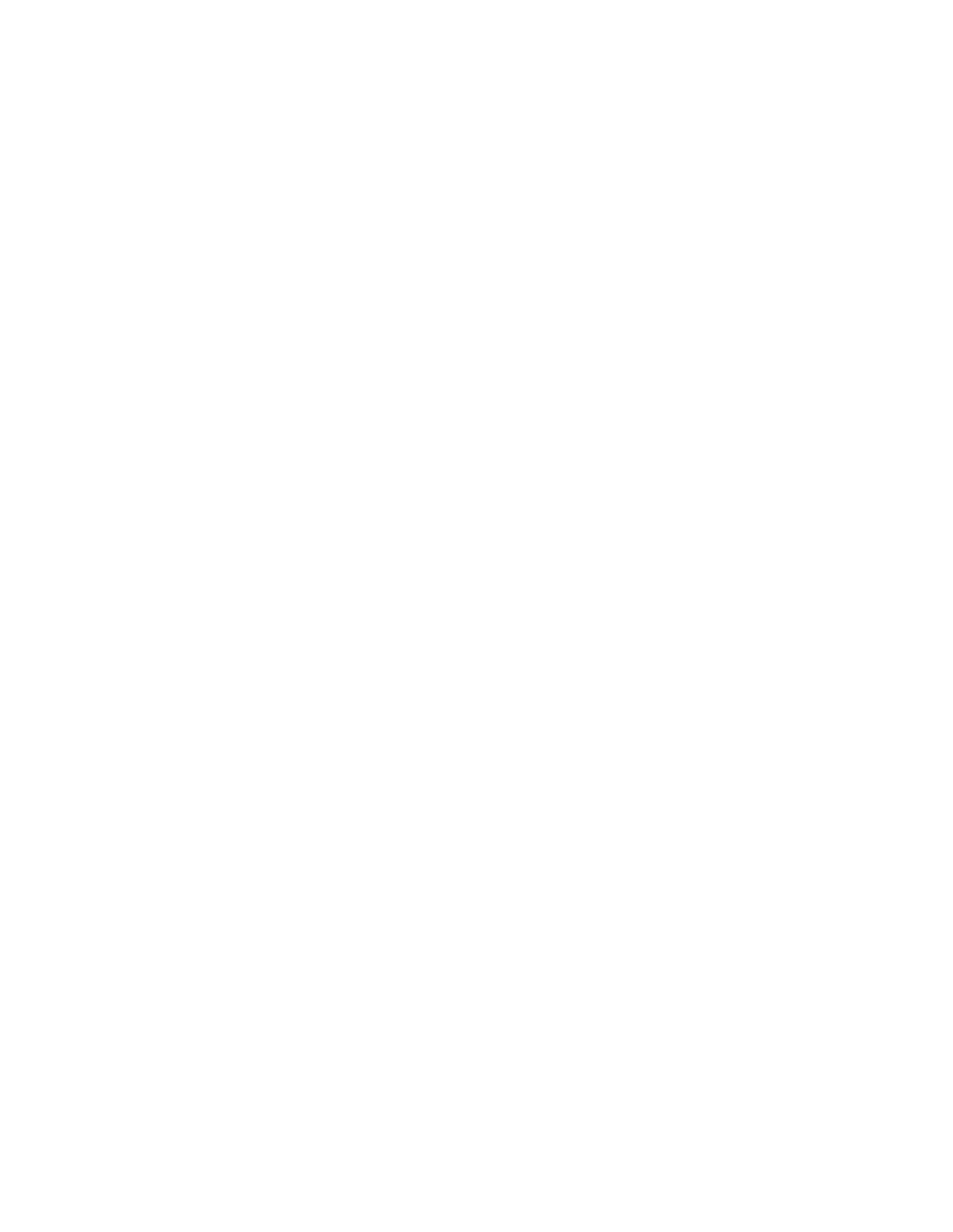## APPA | August 26-30, 2022 | SHOW CODE: 2208003 **VIPER TRANSPORTATION SHIPPING ORDER FORM**

Viper offers door to door ground shipping (7-15 business days) anywhere in the contiguous United States regardless of destination, at a flat rate of \$3.25/lb. on shipments under 1,000 lbs. and \$2.75/lb. for shipments over 1,000 lbs. *Dimensional weight may apply*, and a **\$725.00 minimum** applies for each shipment (destination/or leg). Canadian shipments are provided at a flat rate of \$4.25 for shipments 1,000 lbs. and \$3.75 for shipments over 1,000 lbs.; a \$950.00 minimum applies. **Material Handling charges apply for all shipments.** *\*If expedited shipping is required, please contact Viper for a quote, 847.426.3100.*

### **Inbound shipping from:**

| <b>Company Name:</b> The Company Name: The Company Name: The Company Name: The Company Name: The Company Name: The Company Name: The Company Name: The Company Name: The Company Name: The Company Of the Company of the Company of |            |            |     |                                                               |            |                                                                                                                 | Booth #:                                                                                                                                                                                                                       |  |
|-------------------------------------------------------------------------------------------------------------------------------------------------------------------------------------------------------------------------------------|------------|------------|-----|---------------------------------------------------------------|------------|-----------------------------------------------------------------------------------------------------------------|--------------------------------------------------------------------------------------------------------------------------------------------------------------------------------------------------------------------------------|--|
| Street Address: The Contract of the Contract of the Contract of the Contract of the Contract of the Contract o                                                                                                                      |            |            |     |                                                               |            |                                                                                                                 |                                                                                                                                                                                                                                |  |
|                                                                                                                                                                                                                                     |            |            |     |                                                               |            | State: and the state of the state of the state of the state of the state of the state of the state of the state | Zip: the contract of the contract of the contract of the contract of the contract of the contract of the contract of the contract of the contract of the contract of the contract of the contract of the contract of the contr |  |
|                                                                                                                                                                                                                                     |            |            |     |                                                               |            |                                                                                                                 |                                                                                                                                                                                                                                |  |
|                                                                                                                                                                                                                                     |            |            |     |                                                               |            |                                                                                                                 |                                                                                                                                                                                                                                |  |
| Requested Pickup Date/Time: 2008                                                                                                                                                                                                    |            |            |     |                                                               |            |                                                                                                                 |                                                                                                                                                                                                                                |  |
| Is this a residence:                                                                                                                                                                                                                | <b>YES</b> | <b>NO</b>  |     | Do you have a dock:                                           | <b>YES</b> | <b>NO</b>                                                                                                       |                                                                                                                                                                                                                                |  |
| Is this a Round Trip shipment:                                                                                                                                                                                                      |            | <b>YES</b> | NO. | (if address is different than above please add address below) |            |                                                                                                                 |                                                                                                                                                                                                                                |  |

**Special Instructions (inside pickup, liftgate required, receiving hours, etc): \_\_\_\_\_\_\_\_\_\_\_\_\_\_\_\_\_\_\_\_\_\_\_\_\_\_\_\_\_\_\_\_\_\_\_\_\_\_\_\_\_\_\_\_\_\_\_\_\_\_**

| # of Pieces | <b>Description of Package</b>   | <b>Estimated Dims &amp; Weight - INBOUND</b> | <b>Estimated Dims &amp; Weight - OUTBOUND</b> |
|-------------|---------------------------------|----------------------------------------------|-----------------------------------------------|
|             | Crate (Wooden) Exhibit Material |                                              |                                               |
|             | <b>Cardboard Carton</b>         |                                              |                                               |
|             | <b>Fiber Case</b>               |                                              |                                               |
|             | Pallets                         |                                              |                                               |
|             | Carpets                         |                                              |                                               |
|             | <b>Miscellaneous</b>            |                                              |                                               |

**Outbound Shipping: <u>Inclusive</u> I only need outbound shipping** (if this option is selected, please add your shipping address below)

| <b>Company Name:</b> The Company Name: The Company Name: The Company Name: The Company Name: The Company Name: The Company Name: The Company Name: The Company Name: The Company Name: The Company Of the Company of the Company of |                                                                                                                 | Booth #: _____________ |
|-------------------------------------------------------------------------------------------------------------------------------------------------------------------------------------------------------------------------------------|-----------------------------------------------------------------------------------------------------------------|------------------------|
|                                                                                                                                                                                                                                     |                                                                                                                 |                        |
|                                                                                                                                                                                                                                     | State: Album and the state of the state of the state of the state of the state of the state of the state of the | Zip:                   |
|                                                                                                                                                                                                                                     |                                                                                                                 |                        |
| Email Address: Email Address:                                                                                                                                                                                                       |                                                                                                                 |                        |
| Special Instructions lingide delivery. liftente required, resolving hours, ately                                                                                                                                                    |                                                                                                                 |                        |

Special Instructions (inside delivery, liftgate required, receiving hours, etc):

#### **Acceptance & Payment**

I understand that in the absence of added protection and accompanying itemized valuation, the maximum liability for loss or damage is limited to \$50.00 per shipment or \$0.50 per pound, whichever is greater. I accept responsibility for coverage for my products during shipping, otherwise, I am purchasing only supplemental insurance (does not include AV or computer equipment) protection (**up to \$5,000.00**) at \$25.00 for every \$1,000.00 declared value. *\*Please note Viper Tradeshows is not liable for shipping A/V or computer equipment\**

Insurance Cost \$\_\_\_\_\_\_\_\_\_\_\_\_ (\$25/\$1000 value) Declared value \$\_\_\_\_\_\_\_\_\_\_\_\_\_\_\_\_

**I am not purchasing supplemental insurance protection: \_\_\_\_\_\_\_\_\_\_\_\_\_\_\_\_\_\_\_\_\_\_\_\_\_\_\_\_\_\_\_\_\_\_\_\_\_ (please sign or initial)**

\*AV equipment and computers hold very specific packaging instructions in order to be covered by insurance. Viper Tradeshow Services is not liable and does not cover any AV equipment or other alike equipment. The Exhibitor holds all responsibility for such and should carry coverage for their own AV and computer equipment.

Signature to officially place this order and acceptance of terms:

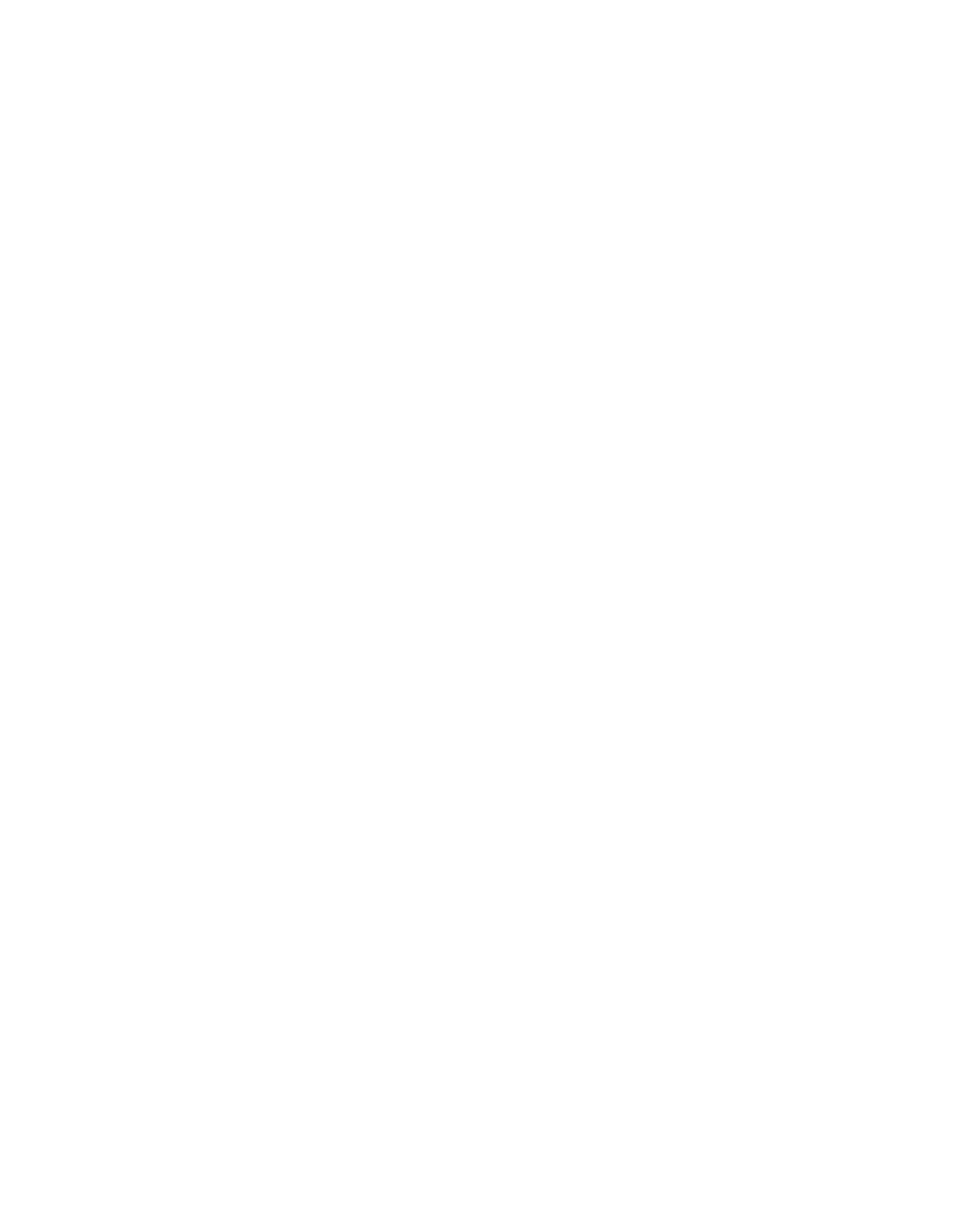# APPA | August 26-30, 2022 | SHOW CODE: 2208003 **ADVANCE WAREHOUSE SHIPPING LABELS**

For your convenience labels are provided below for advance warehouse delivery. We encourage you to make copies and fill in your specific information and tape two labels on each piece of your freight.

| <b>SHIPPER INFORMATION</b>      |                                               |           |                                           |  |  |
|---------------------------------|-----------------------------------------------|-----------|-------------------------------------------|--|--|
| FROM:                           |                                               |           |                                           |  |  |
|                                 |                                               |           |                                           |  |  |
|                                 |                                               |           |                                           |  |  |
|                                 |                                               |           |                                           |  |  |
|                                 | <b>ADVANCE WAREHOUSE DELIVERY INFORMATION</b> |           |                                           |  |  |
|                                 |                                               |           |                                           |  |  |
| TO (Exhibiting Co. Name): __    |                                               |           | <b>BOOTH #:</b>                           |  |  |
| <b>APPA</b>                     |                                               |           | *Deliver by Friday, August 19 to avoid    |  |  |
| <b>Viper Tradeshow Services</b> |                                               | late fees |                                           |  |  |
| 2575 Northwest Parkway          |                                               |           |                                           |  |  |
| <b>Elgin IL 60124</b>           |                                               |           |                                           |  |  |
|                                 |                                               |           |                                           |  |  |
|                                 |                                               |           | <b>OF</b><br>PIECE: <b>William PIECE:</b> |  |  |
|                                 |                                               |           |                                           |  |  |
|                                 |                                               |           |                                           |  |  |

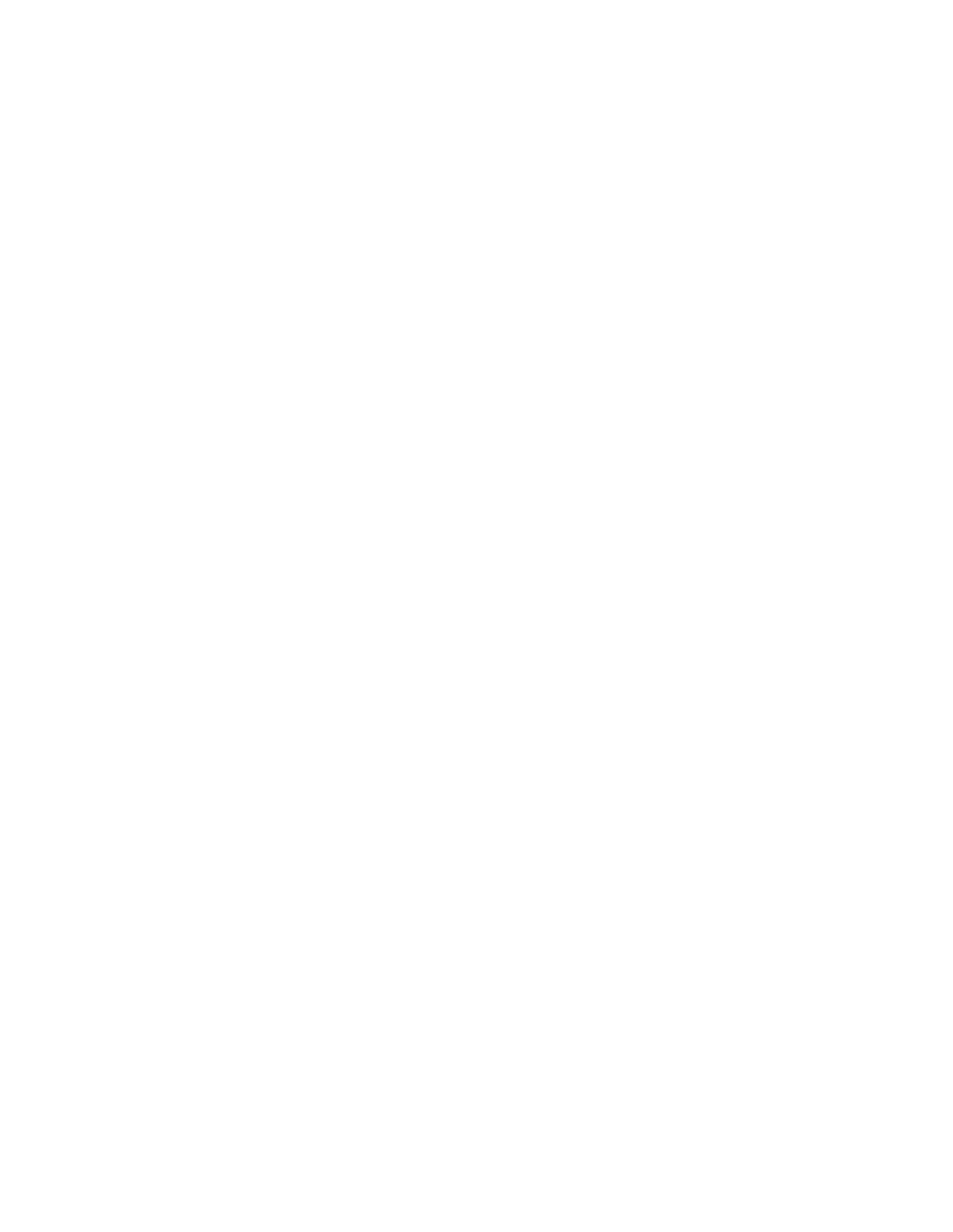For your convenience labels are provided below for show site delivery. We encourage you to make copies and fill in your specific information and tape one on each piece of your freight.

| <b>SHIPPER INFORMATION</b>                        |                                       |  |                                      |  |  |
|---------------------------------------------------|---------------------------------------|--|--------------------------------------|--|--|
| FROM:                                             |                                       |  |                                      |  |  |
|                                                   |                                       |  |                                      |  |  |
|                                                   |                                       |  |                                      |  |  |
|                                                   | <b>SHOW-SITE DELIVERY INFORMATION</b> |  |                                      |  |  |
| TO (Exhibiting Co. Name): ________                |                                       |  | BOOTH #:                             |  |  |
| <b>Hilton Chicago</b>                             |                                       |  | *Deliver on Sunday, August 28 from   |  |  |
| <b>Salon A</b>                                    |                                       |  | 9am - 5:30pm ONLY                    |  |  |
| c/o Viper Tradeshow Services                      |                                       |  |                                      |  |  |
| <b>720 South Michigan Ave</b><br>Chicago IL 60605 |                                       |  |                                      |  |  |
|                                                   |                                       |  |                                      |  |  |
|                                                   |                                       |  | <b>PIECE: CONTINUES</b><br><b>OF</b> |  |  |
|                                                   |                                       |  |                                      |  |  |
|                                                   |                                       |  |                                      |  |  |

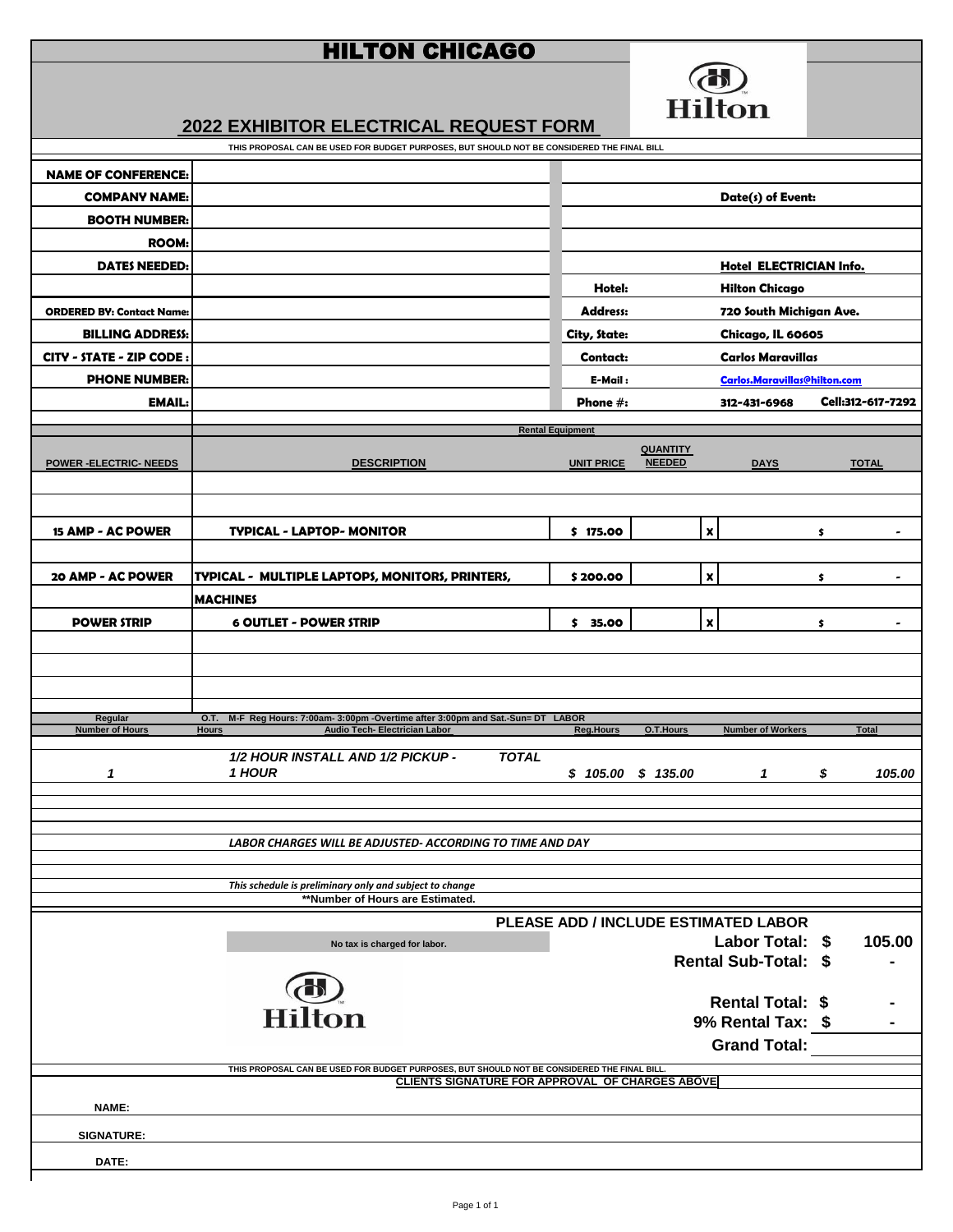# **MATERIAL HANDLING**

| <b>ADVANCE WAREHOUSE</b>        | <b>SHOWSITE</b>                     |
|---------------------------------|-------------------------------------|
| <b>APPA</b>                     | <b>Hilton Chicago</b>               |
| <b>Viper Tradeshow Services</b> | <b>Salon A</b>                      |
| 2575 Northwest Parkway          | c/o Viper Tradeshow Services        |
| <b>Elgin IL 60124</b>           | <b>720 South Michigan Ave</b>       |
| $8$ am – 4pm                    | Chicago IL 60605                    |
|                                 | Sunday, August 28 from 9am - 5:30pm |

### **A 200-pound minimum (2 CWT) applies to every shipment,**

### **whether received at the Advance Warehouse or Show Site.**

- *Rates for this show are on actual or dimensional weight, whichever is greater, for every hundred pounds (cwt or hundredweight) rounded up to the nearest whole number.*
- *If a shipment is split up and pieces are delivered at different times, the minimum 2 CWT will apply every time freight is received.*
- Rates below include receipt of your freight, delivery to the booth, storage and return of empty crates, and reloading. Additional charges may apply if your shipment does not arrive/depart during the designated move-in/move-out times.

#### **Calculate your CWT (hundred weight)**

| <b>Estimated Weight of Shipment:</b> | Pounds |                           |
|--------------------------------------|--------|---------------------------|
| Pounds Divided by 100, rounded up:   |        | Your CWT (no less than 2) |

#### **Advance Warehouse Deliveries**

|                                                                                                                     | <b>RATE PER CWT</b> |
|---------------------------------------------------------------------------------------------------------------------|---------------------|
|                                                                                                                     | \$334.40 / CWT      |
| Boxed, crated, or skidded shipment via POV, or specialized carrier, FedEx, UPS, or USPS                             | \$397.10/ CWT       |
|                                                                                                                     | \$397.10 / CWT      |
|                                                                                                                     | \$459.80 / CWT      |
| Loose/uncrated or shipment requiring special and/or OT/DT handling (30% fee added to the above rates) \$62.70 / CWT |                     |
|                                                                                                                     |                     |

| <b>Estimated CWT</b><br>(Rate listed above) = | <b>Estimated Total</b> |
|-----------------------------------------------|------------------------|
|-----------------------------------------------|------------------------|

### **Show Site Deliveries**

|                                                                                                                     | <b>RATE PER CWT</b> |
|---------------------------------------------------------------------------------------------------------------------|---------------------|
|                                                                                                                     | \$350.40 / CWT      |
| Boxed, crated, or skidded shipment via POV, or specialized carrier, FedEx, UPS, or USPS                             | \$416.10/ CWT       |
| Off-target shipment (before or after) 8/28 at 9am - 5:30pmvia common carrier                                        | \$416.10 / CWT      |
| Off-target shipment (before or after) 8/28 at 9am - 5:30pm via POV, or specialized carrier                          | \$481.80 / CWT      |
| Loose/uncrated or shipment requiring special and/or OT/DT handling (30% fee added to the above rates) \$65.70 / CWT |                     |
|                                                                                                                     |                     |
|                                                                                                                     |                     |
|                                                                                                                     |                     |

Estimated CWT\_\_\_\_\_\_\_\_\_\_\_\_\_\_\_\_\_ x \_\_\_\_\_\_\_\_\_\_\_\_\_\_\_\_\_\_ (Rate listed above) =\_\_\_\_\_\_\_\_\_\_\_\_\_\_\_\_\_\_\_ Estimated Total

**Exhibitor**: \_\_\_\_\_\_\_\_\_\_\_\_\_\_\_\_\_\_\_\_\_\_\_\_\_\_\_\_\_\_\_\_\_\_\_\_\_\_\_\_\_\_\_\_\_\_\_\_\_\_\_\_\_\_\_\_\_\_\_\_\_\_\_\_\_\_\_\_\_\_\_ **Booth #:** \_\_\_\_\_\_\_\_\_\_\_\_\_



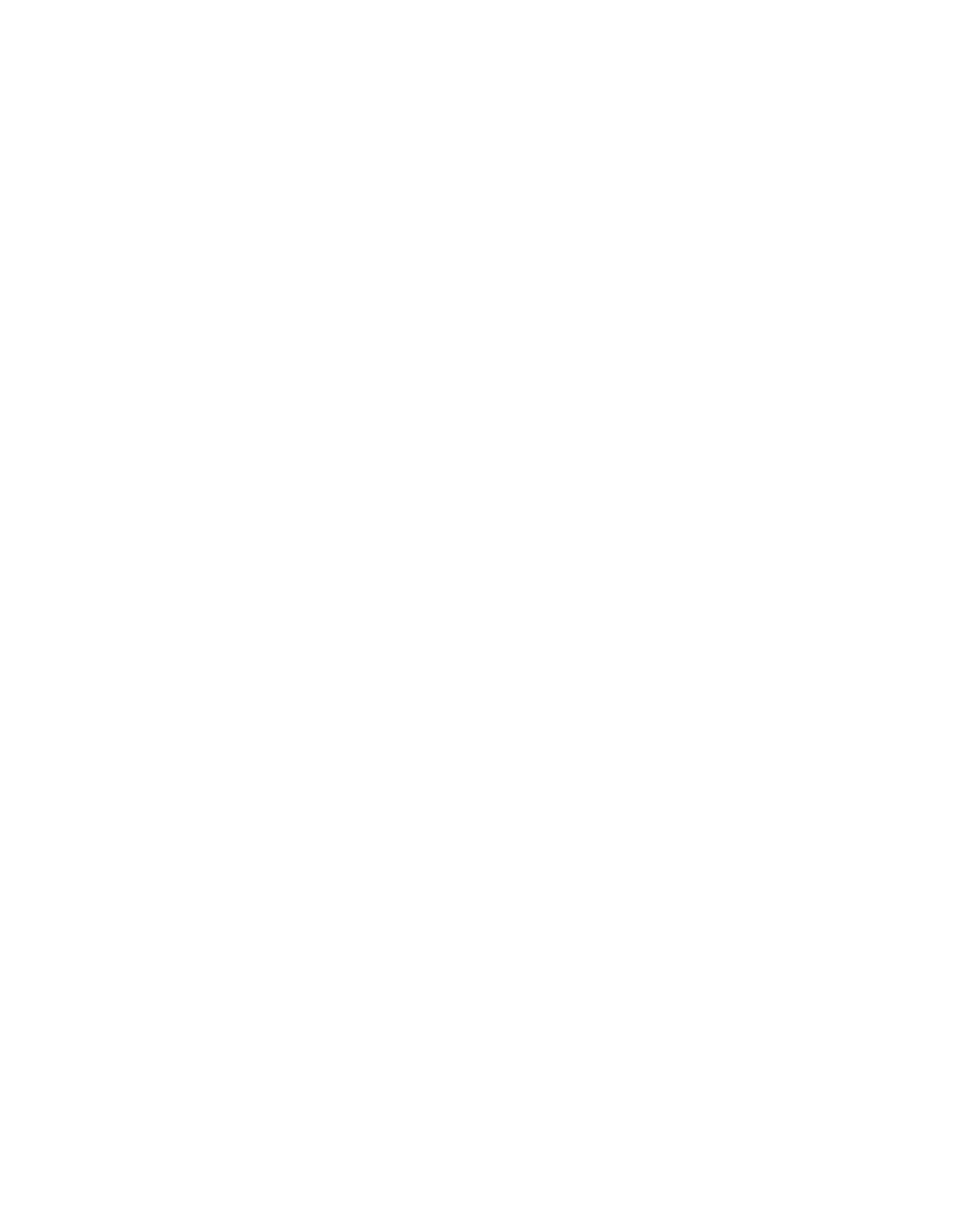# APPA | August 26-30, 2022 | SHOW CODE: 2208003 **VTS MATERIAL HANDLING TERMS & CONDITIONS**

Advance shipments will be accepted at the Viper Tradeshow Services warehouse and allowed up to 28 days free storage if delivered by the advance deadline receiving date listed below, and includes delivering freight direct to the exhibitor's booth storage of empties during the show, delivery of empties at the end of the show to an exhibitor's booth, and turning in Bill of Lading to the service desk and loading of materials onto outbound transportation carrier. Show Site shipments receive the same services except for warehouse storage.

#### **Special Handling 30% Surcharge**

Special Handling rates shall be applied to the total standard charges, but are not limited to the following types of shipments. Multiple scenarios may incur multiple special handling charges.

| <b>Moving Van Shipments</b>         | Shipments delivered by a moving van or shipments by any truck which, because of the        |  |  |  |
|-------------------------------------|--------------------------------------------------------------------------------------------|--|--|--|
|                                     | height of the truck bed, cannot be unloaded at the docks.                                  |  |  |  |
| Loose Freight                       | Shipments packed in such a manner as to require special handling (i.e. loose display       |  |  |  |
|                                     | parts, loose carpet rolls unskidded, uncrated equipment, stacked freight, etc.) regardless |  |  |  |
|                                     | of the kind of carrier or vehicle used, including small package shipments.                 |  |  |  |
| <b>Undetermined Description</b>     | Description of the shipment is such that the type of materials or equipment cannot be      |  |  |  |
|                                     | determined (i.e. 1 lot 20 assorted pieces, etc.) Including any mixed lot/multiple          |  |  |  |
|                                     | shipments that are delivered together.                                                     |  |  |  |
| Must be Delivered by Hand           | Materials must be moved "by hand" to the booth due to facility situations beyond Viper     |  |  |  |
|                                     | Tradeshow Services' control (i.e. elevators, rooms forklifts cannot be used, etc.)         |  |  |  |
| <b>Small Package Carriers (SPC)</b> | The use of small package carriers such as FedEx, UPS, DHL, etc. do not provide BOL and     |  |  |  |
|                                     | deliver large quantities on the dock requiring additional time to sort and identify.       |  |  |  |
|                                     |                                                                                            |  |  |  |

### **Overtime or Off Target 30% Surcharge**

Shipments that qualify for overtime rates are any shipments unloaded or received at the warehouse/show site before 8 AM or after 4:30 PM on weekdays, anytime Saturday, Sunday or holidays or after ONE WEEK OUT. Additionally, when warehouse freight must be moved into the exhibit site on overtime, due to scheduling conflict beyond the control of Viper Tradeshow Services, or show move in or move out times are after 4:30 PM on weekdays, on Saturday, Sunday, or Holidays overtime charges will apply.

### **Material Handling / Special Handling Definitions**

**Material Handling**: Movement of goods. This includes receipt of your freight, delivery to the booth, storage and return of empty crates/boxes, and reloading.

**CWT:** 'Hundred weight'- a unit of measurement for weight, equal to 100 pounds.

**Storage Terms**: Exhibitors may hand deliver their own materials to the exhibit facility through the front doors. The use or rental of dollies, flat trucks or other mechanical equipment is not permitted. Viper Tradeshow Services must control access to the loading docks in order to provide a safe and orderly move-in/out. Material handling fees must be paid in full for any materials that require empty storage. **Multiple Shipments:** Any shipments received from multiple locations or received at different times/dates are considered separate and will be assessed multiple Material Handling minimums. No cumulative weights will be allowed on minimums or split shipments.

**Ground Loading/Unloading**: Vehicles that are not dock height preventing the use of loading docks, such as U-hauls, flat bed double drop trailers, company vehicles with trailers that are not dock level, etc.

**Constricted Space Loading/Unloading**: Trailer loaded "high and tight" shipments that are not easily accessible. Freight is loaded to full car trailer – top to bottom, side to side.

**Designated Piece Loading/Unloading**: Drivers that require the crew to bring multiple pieces of the freight to the rear of the trailer to the next piece, having to remove freight from the trailer then reload to fit or the trailer must be loaded sequence to ensure all items fit. **Stacked Shipments**: Shipments loaded in such a manner requiring multiple items to be removed to ground level for delivery to booth. Stacked or "cubed out" shipments, loose items placed on top of crates and/or pallets constitute special handling.

**Shipment Integrity**: Shipment integrity involves shipments on a carrier that are intermingled or delivered in such a manner additional labor is needed to sort through and separate the various shipments on a truck for delivery.

**Alternate Delivery Location**: Alternative delivery location refers to shipments that are delivered by a carrier that requires us to deliver shipments to different levels in the same building, or to other buildings in the same facility.

**Mixed Shipments**: Mixed shipments are defined as shipments of mixed crated and uncrated goods, where the percentage of uncrated is minimal and does not warrant the full uncrated rate for this shipment but does require special handling.

"**No Documentation**": Shipments arrive from a small package carrier (including, not limited to, FedEx, UPS, DHL) without an individual Bill of Lading or shipments without a certified weight ticket which requires additional time, labor and equipment to process.

**Difference Between Crated and Uncrated Shipments**: Crated shipments are those that are packed in any type of shipping container that can be unloaded at the dock with no additional handling required. Such containers include crates, fiber cases, cartons and properly packed skids. An uncrated shipment is material that is shipped loose or pad-wrapped and/or unskidded without proper lifting bars and hooks.

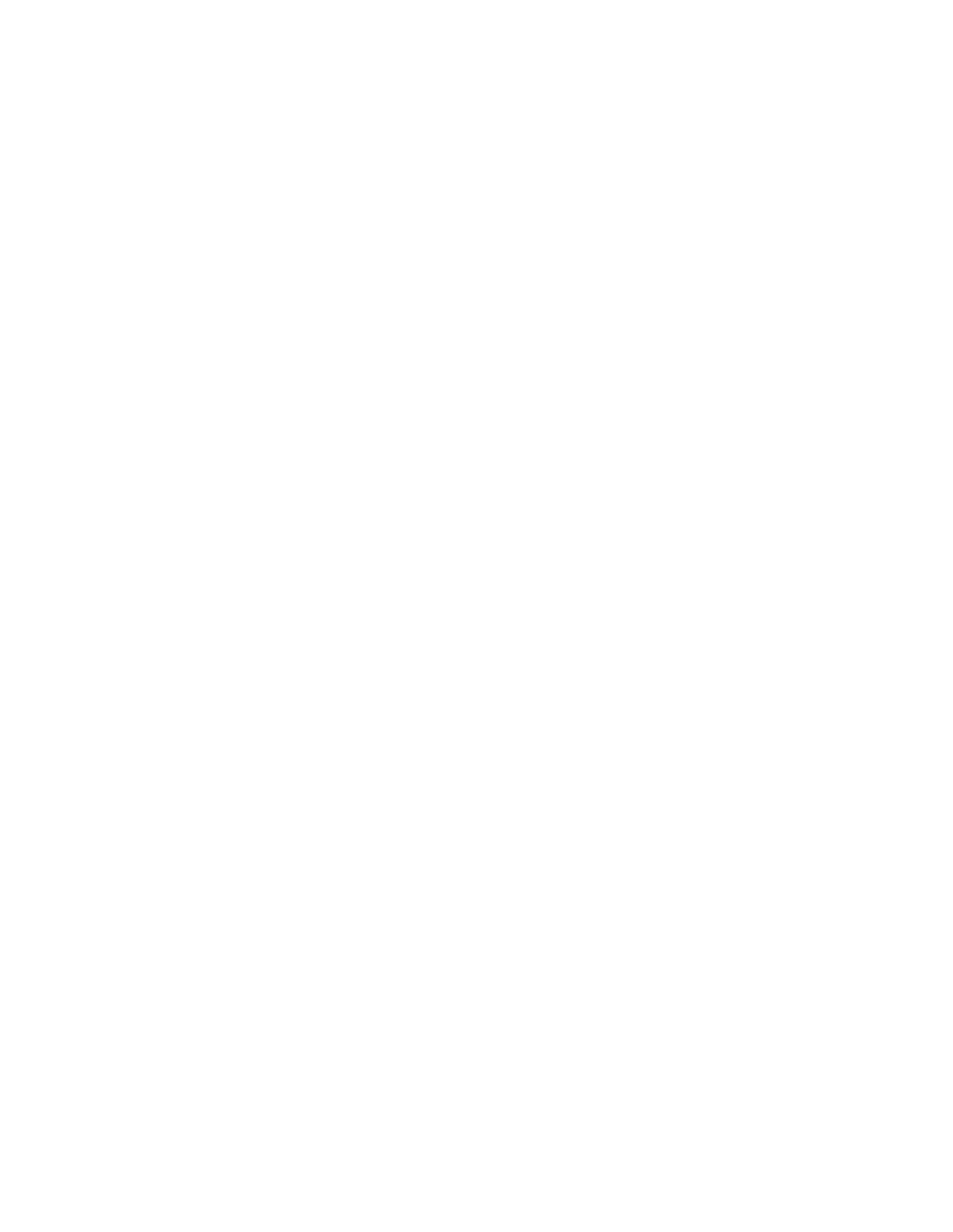# **BOOTH CLEANING**

\*Please contact your Viper Show Coordinator for a quote if you have specific cleaning requests.

#### **Vacuuming**

A Booth Unit = One (1) 10' x 10'/  $8'$  x 10' Booth (Please circle booth size). 10' x 20' = 2 Units, 20' x 20' = 4 Units and so on. Please be sure to include ALL units.

| Number of Booth Units:            | x \$108.00 Discount / \$131.00 Standard                                                                                                                                                                                         |  |
|-----------------------------------|---------------------------------------------------------------------------------------------------------------------------------------------------------------------------------------------------------------------------------|--|
|                                   | Subtotal: \$                                                                                                                                                                                                                    |  |
| <b>Subtotal x Number of Days:</b> | <b>TOTAL: \$</b>                                                                                                                                                                                                                |  |
| <b>Porter Service</b>             |                                                                                                                                                                                                                                 |  |
|                                   | $\sim$ . The contract of the contract of the contract of the contract of the contract of the contract of the contract of the contract of the contract of the contract of the contract of the contract of the contract of the co |  |

Emptying refuse from containers as necessary throughout the show hours. A Booth Unit = One (1) 10' x 10'/ 8' x 10' Booth (Please circle booth size).  $10'$  x  $20'$  = 2 Units,  $20'$  x  $20'$  = 4 Units and so on. Please be sure to include ALL units.

> Straight Time (ST) | Monday – Friday: 8:00 am – 4:30 pm Over Time (OT) | Monday – Friday before 8:00 am & after 4:30 pm Double Time (DT) | Any time Saturday, Sunday & Holidays

| <b>DISCOUNT</b>                      | <b>STANDARD</b>                       |          |
|--------------------------------------|---------------------------------------|----------|
|                                      |                                       |          |
| ST: \$91.00 per day, per booth unit  | ST: \$136.50 per day, per booth unit  |          |
| OT: \$108.00 per day, per booth unit | OT: \$162.00 per day, per booth unit  |          |
| DT: \$127.00 per day, per booth unit | DT: \$190.50 per day, per booth unit  |          |
|                                      |                                       |          |
| Number of Booth Units:               | x use appropriate rates from above    |          |
|                                      |                                       |          |
|                                      | Subtotal: \$_____________________     |          |
|                                      |                                       |          |
|                                      | <b>TOTAL: \$_____________________</b> |          |
| <b>Subtotal x Number of Days:</b>    |                                       |          |
|                                      |                                       |          |
|                                      |                                       |          |
|                                      |                                       |          |
|                                      |                                       |          |
|                                      |                                       |          |
|                                      |                                       |          |
|                                      |                                       |          |
|                                      |                                       |          |
|                                      |                                       |          |
|                                      |                                       |          |
|                                      |                                       |          |
| Exhibitor:                           |                                       | Booth #: |
|                                      |                                       |          |
|                                      |                                       |          |

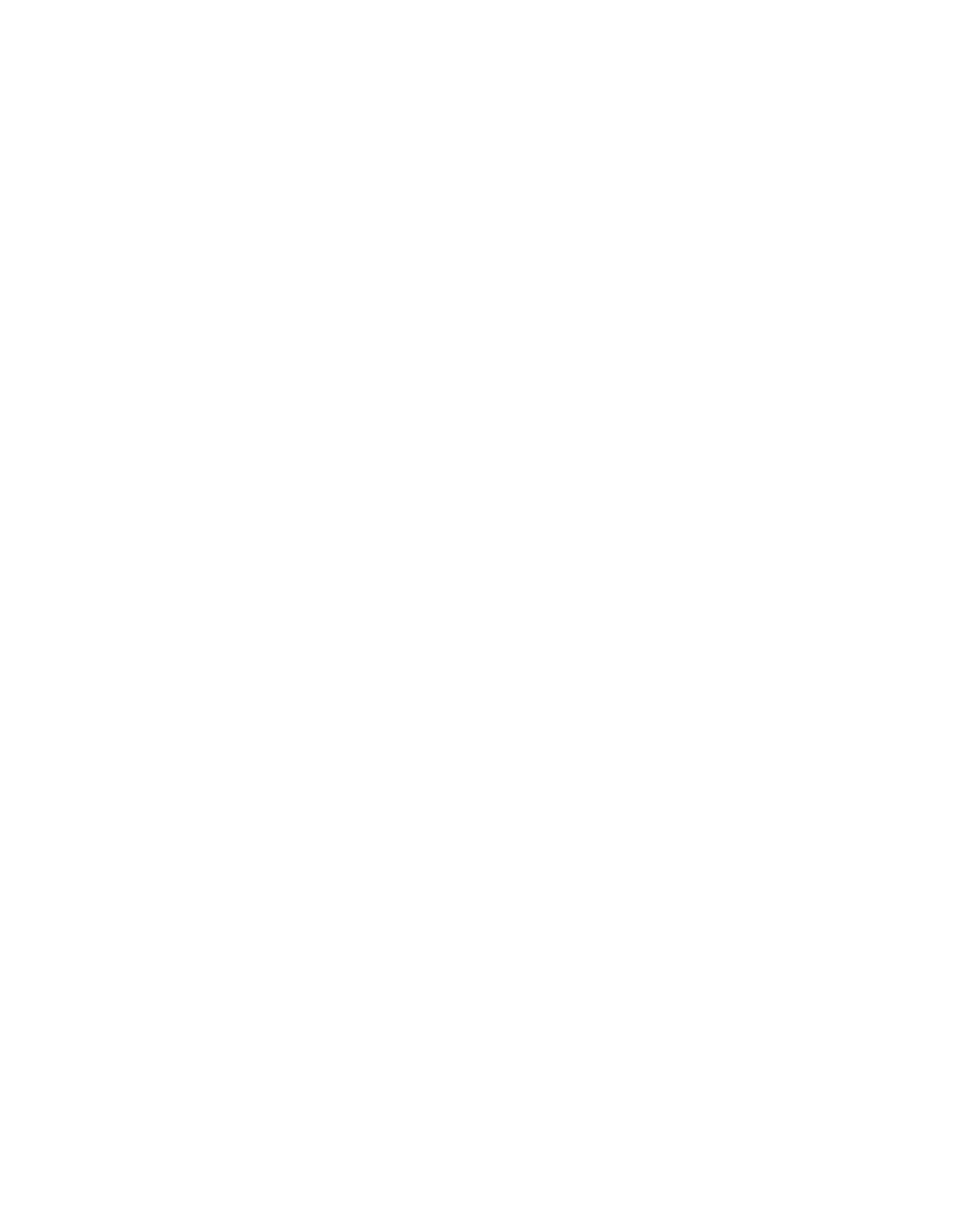# **DISPLAY LABOR (Installation & Dismantle) INFO**

### **Display Labor Hourly Rates**

Straight Time (ST) | Monday – Friday: 8:00 am – 4:30 pm Over Time (OT) | Monday – Friday before 8:00 am & after 4:30 pm Double Time (DT) | Any time Saturday, Sunday & Holidays

### **Exhibitor Supervised:**

ST: \$159.00 per person, per hour ST: \$238.50 per person, per hour OT: \$238.50 per person, per hour OT: \$357.75 per person, per hour DT: \$318.00 per person, per hour DT: \$477.00 per person, per hour

### **Viper Supervised (35% supervision applied): DISCOUNT STANDARD**

ST: \$214.65 per person, per hour ST: \$321.98 per person, per hour OT: \$321.98 per person, per hour OT: \$482.97 per person, per hour DT: \$429.30 per person, per hour DT: \$643.95 per person, per hour

### **DISCOUNT STANDARD**

### **Labor Definitions**

All labor is supervised by Viper Tradeshow Services and charged accordingly unless checked below. Viper will not be responsible for any damage or loss of materials during installation, dismantle, unpacking or packing. There is a 1 hour minimum per worker at 1-hour increments thereafter.

**Viper Tradeshow Services Supervised Labor**: Exhibits are set up prior to exhibitor's arrival under the direction of Viper Tradeshow Services I&D Supervisors. The charge for this service is an additional 35% of the total installation labor bill. Please provide complete booth plans, schematics, **instructions and photos for this service along with inbound and outbound shipping information.**

**Exhibitor Supervised Labor**: Supervisor must check in at the Viper Tradeshow Services Center to pick up labor. Upon completion of work, supervisor must return to Viper Tradeshow Service Center to release labor. Start time guaranteed only where labor is requested for the start of the working day (8:00 am) unless the official set time begins later in the day.

Please provide supervisors name and cell number:

#### **Installation Calculation & Order CIRCLE ONE: Exhibitor Supervision or Viper Supervision**

| 1.             | Day/Time of set up:                                                     |                                                                                                                      |        | Hourly Rate as noted above                                    |
|----------------|-------------------------------------------------------------------------|----------------------------------------------------------------------------------------------------------------------|--------|---------------------------------------------------------------|
| 2.             | Number of Laborers:                                                     |                                                                                                                      |        | x number of people                                            |
| 3.             | Number of Hours:                                                        |                                                                                                                      |        | x number of hours                                             |
|                |                                                                         |                                                                                                                      |        |                                                               |
| 4.             |                                                                         | <b>TOTAL AMOUNT OF HOURS ARE A RESISTING A RESISTING A RESISTING A RESISTING A RESISTING A RESISTING A RESISTING</b> | (RATE) |                                                               |
|                |                                                                         |                                                                                                                      |        |                                                               |
|                | <b>Dismantle Calculation &amp; Order</b>                                |                                                                                                                      |        | <b>CIRCLE ONE: Exhibitor Supervision or Viper Supervision</b> |
|                |                                                                         |                                                                                                                      |        |                                                               |
| 1.             |                                                                         |                                                                                                                      |        | Hourly Rate as noted above                                    |
| 2 <sub>1</sub> | Number of Laborers:                                                     |                                                                                                                      |        | x number of people                                            |
| 3.             | Number of Hours:                                                        |                                                                                                                      |        | x number of hours                                             |
|                |                                                                         |                                                                                                                      |        |                                                               |
| 4.             |                                                                         |                                                                                                                      |        | S.                                                            |
|                |                                                                         |                                                                                                                      |        |                                                               |
|                | Services cancelled within 21 days of move-in are charged at full value. |                                                                                                                      |        |                                                               |
|                |                                                                         | Please call 847.426.3100 for special requests or items you do not find on this form.                                 |        |                                                               |
|                |                                                                         |                                                                                                                      |        |                                                               |
|                |                                                                         |                                                                                                                      |        |                                                               |
|                |                                                                         |                                                                                                                      |        |                                                               |
|                |                                                                         |                                                                                                                      |        |                                                               |

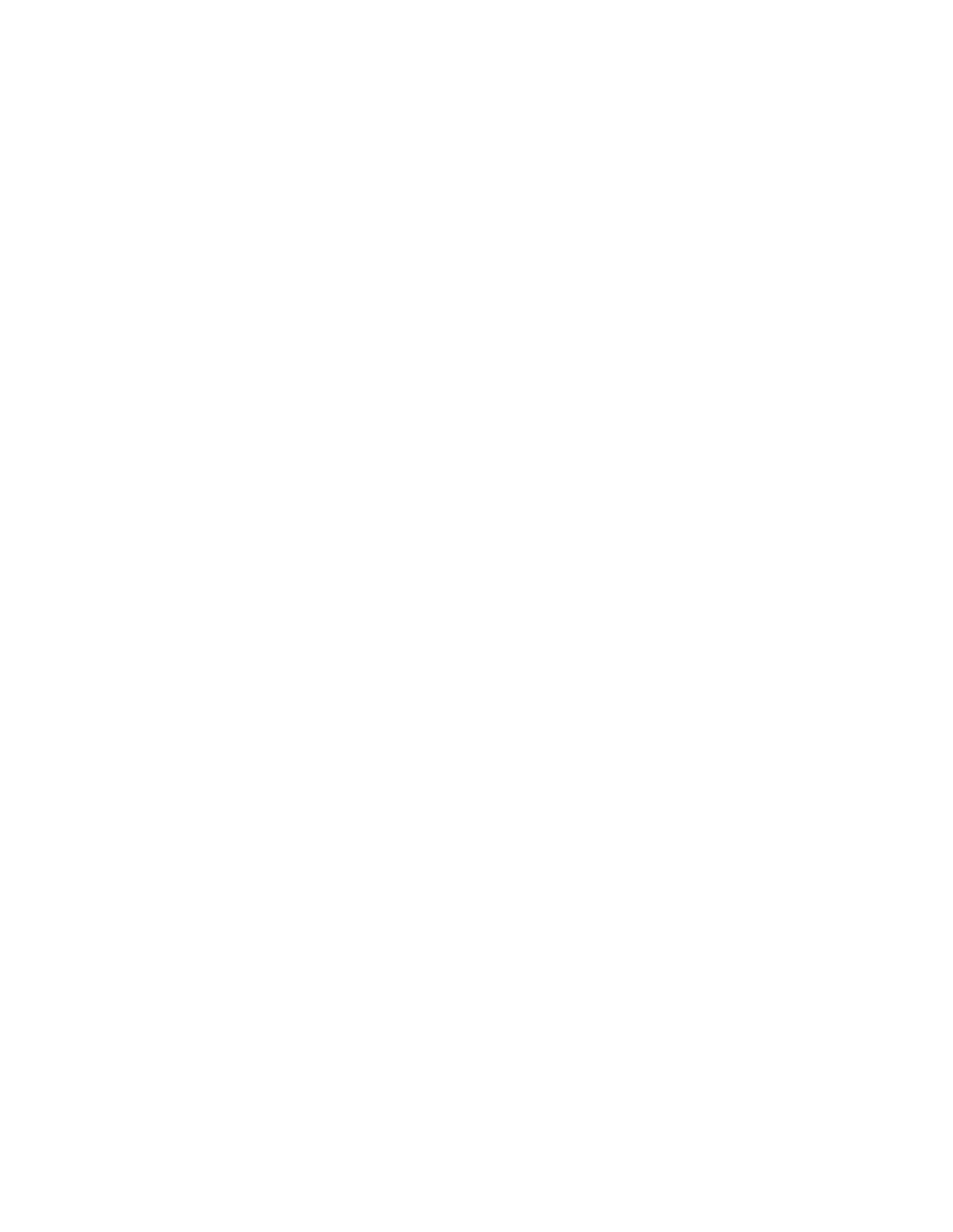# APPA | August 26-30, 2022 | SHOW CODE: 2208003 **EXHIBITOR APPOINTED CONTRACTORS (EAC) GUIDELINES**

#### **\*Please complete and return both EAC forms\***

Viper Tradeshow Services, acting on behalf of all exhibitors and in the best interest of the exposition, has appointed Official Service Contractors to perform and provide necessary services and equipment.

Official Service Contractors are appointed to: ensure the orderly and efficient installation and removal of the overall exposition, assure the distribution of labor to all exhibitors according to need, provide sufficient labor to satisfy the requirements of the exhibitors, and for the exposition itself, see that proper type and limits of insurance are in force, and avoid any conflict with local union and/or exhibit hall regulations and requirements.

The Official Service Contractors will provide all usual trade show services, including labor. Exceptions are: the exhibitor may provide supervision; exhibitor may appoint an exhibit installation contractor or display builder.

#### **Exhibitors may employ the service of independent contractors to install and dismantle their display, providing the exhibitor and the installation and dismantling contractor comply with the following requirements:**

- 1. Exhibitor must notify in writing to Viper Tradeshow Services the intention to utilize an independent contractor (EAC) no later than 14 days prior to the first move-in day, furnishing the name, address and telephone number of the firm.
- 2. Exhibitor shall provide evidence that the EAC has a proper certificate of insurance with a minimum of \$1,000,000 liability coverage, including property damage and Workers' Compensation naming Viper Tradeshow Services as additionally insured, to show managers and Viper Tradeshow Services at least 10 days before the show opening.
- 3. Exhibitor agrees that they are ultimately responsible for all services in connection with their exhibit, including freight, drayage, rentals and labor.
- 4. The EAC must have all business licenses, permits and Workers' Compensation insurance required by the state and city governments and the convention facility management prior to commencing work, and shall provide Show Management with evidence of compliance.
- 5. The EAC will provide Viper Tradeshow Services the number of on-site employees at the time of check-in and see that they have, and wear at all times necessary, identification badges as determined by Show Management.
- 6. The EAC shall be prepared to show evidence that it has valid authorization from the exhibitor for services. The EAC may not solicit business on the exhibit floor.
- 7. The EAC must confine its operations to the exhibit area of its clients. No service desk, storage areas or other work facilities will be located anywhere in the building. The show aisles and public spaces are not a part of the exhibitor's booth space.
- 8. The EAC shall provide, if requested, evidence to Viper Tradeshow Services that it possesses applicable and current labor contracts and must comply with all labor agreements and practices. The EAC must not commit or allow to be committed by persons in its employment any acts that could lead to work stoppages, strikes or labor problems.
- 9. The exposition floor, aisles, loading docks, service and storage areas will be under the control of the official service contractor, Viper Tradeshow Services. The exhibitor appointed contractor must coordinate all of its activities with Viper Tradeshow Services.
- 10. For services such as electrical, plumbing, telephone, cleaning and drayage, no contractor other than the official service contractor will be approved. This regulation is necessary because of licensing, insurance and work done on equipment and facilities owned by parties other than the exhibitor. Exhibitors shall provide only the material and equipment they own and is to be used in their exhibit space.

**I have read the Exhibitor Appointed Contractors section of this manual and understand the terms and conditions. I understand that all the contractors listed above must be approved by Viper Tradeshow Services. I understand it is my responsibility to see that each representative from any EAC for my company abides by the rules and regulations of the event. I also understand that any EAC listed above that is not approved by Viper Tradeshow Services will not be permitted on the floor.**

| Name:      |       |
|------------|-------|
| Company:   | Date: |
| Signature: |       |

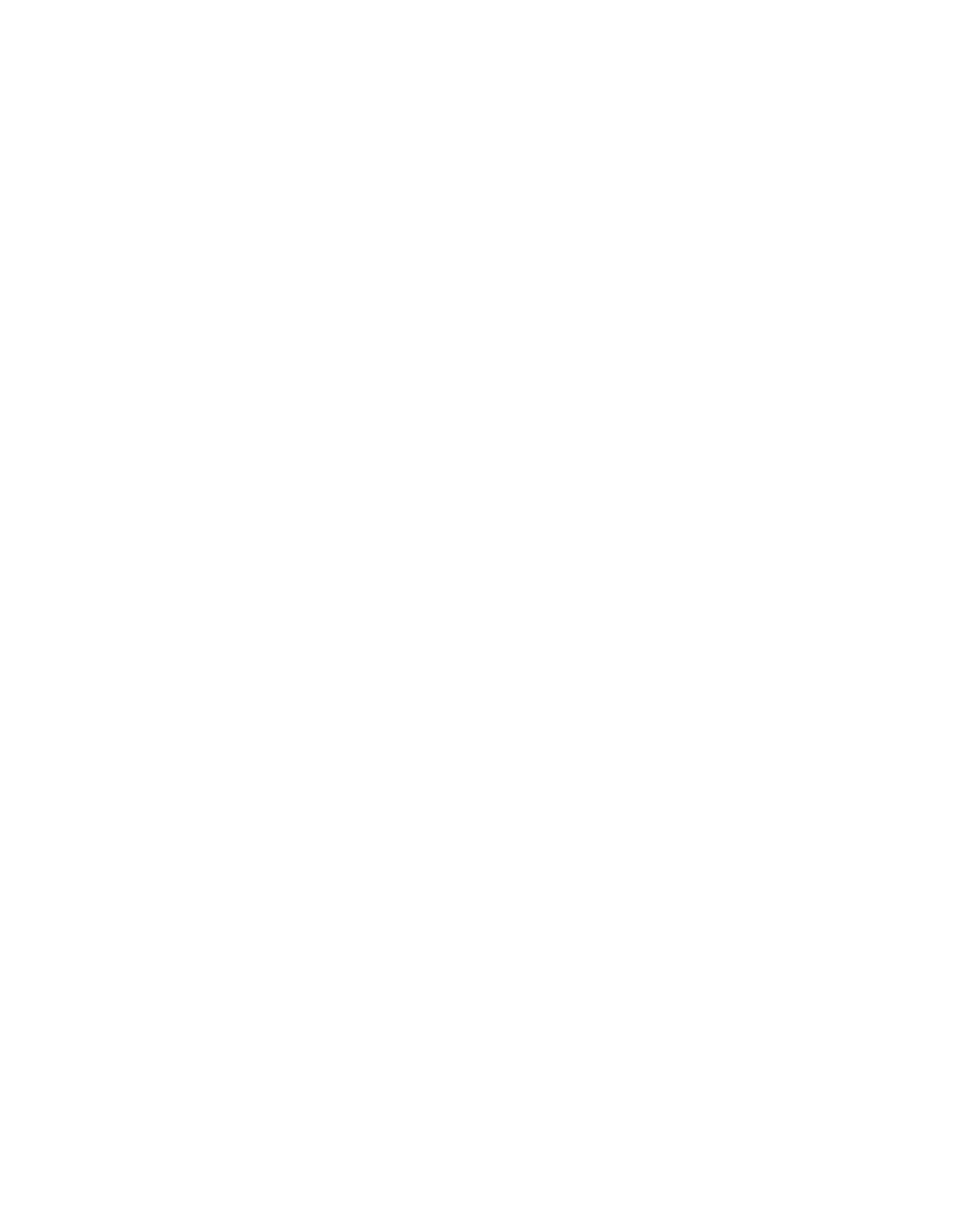## **USE OF AN EAC NOTIFICATION**

#### **\*Please complete and return both EAC forms\***

Please be sure to read the Official Services & Exhibitor Appointed Contractors (EAC) Guidelines. Exhibitors who plan to have an EAC unpack, install, assemble, dismantle and pack displays, equipment or materials must provide this form to Viper Tradeshow Services no later than 14 days before the start of the move-in and see that their EAC adheres to the guidelines outlined on the previous page.

| <b>Notification of EAC:</b>                 | To be received no later than 14 days in advance |  |          |
|---------------------------------------------|-------------------------------------------------|--|----------|
| For Exhibitor (Company Name):               |                                                 |  |          |
| <b>Show Name:</b>                           | <b>APPA</b>                                     |  | Booth #: |
| Name of Service Firm (EAC):                 |                                                 |  |          |
| <b>Address:</b>                             |                                                 |  |          |
| Telephone:                                  |                                                 |  |          |
| Fax:                                        |                                                 |  |          |
| Contact:                                    |                                                 |  |          |
| Email:                                      |                                                 |  |          |
| Show Site Contact (if different from above) |                                                 |  |          |
| Cell Phone #:                               |                                                 |  |          |
| <b>EAC Instructions</b>                     |                                                 |  |          |

- 1. Refer to the Official Service & Exhibitor Appointed Contractors Guidelines form in this kit for additional requirements. \*Before submitting service order forms (including this one). Preferably before the early registration deadline.
- 2. Provide Viper Tradeshow Services the names of all exhibiting companies for whom they have orders on \*To be received no later than 10 days before move-in.
- 3. Check in at the Viper Tradeshow Services Service Desk to proceed with work on the floor \*Upon arrival at show site.

**Viper Tradeshow Services reserves the right to refuse any Non-Official Service Contractor (EAC) access to the show floor if any of the above conditions are not met. If there is a problem providing the necessary information within the deadlines, Viper Tradeshow Services must be contacted in advance of the deadline.**

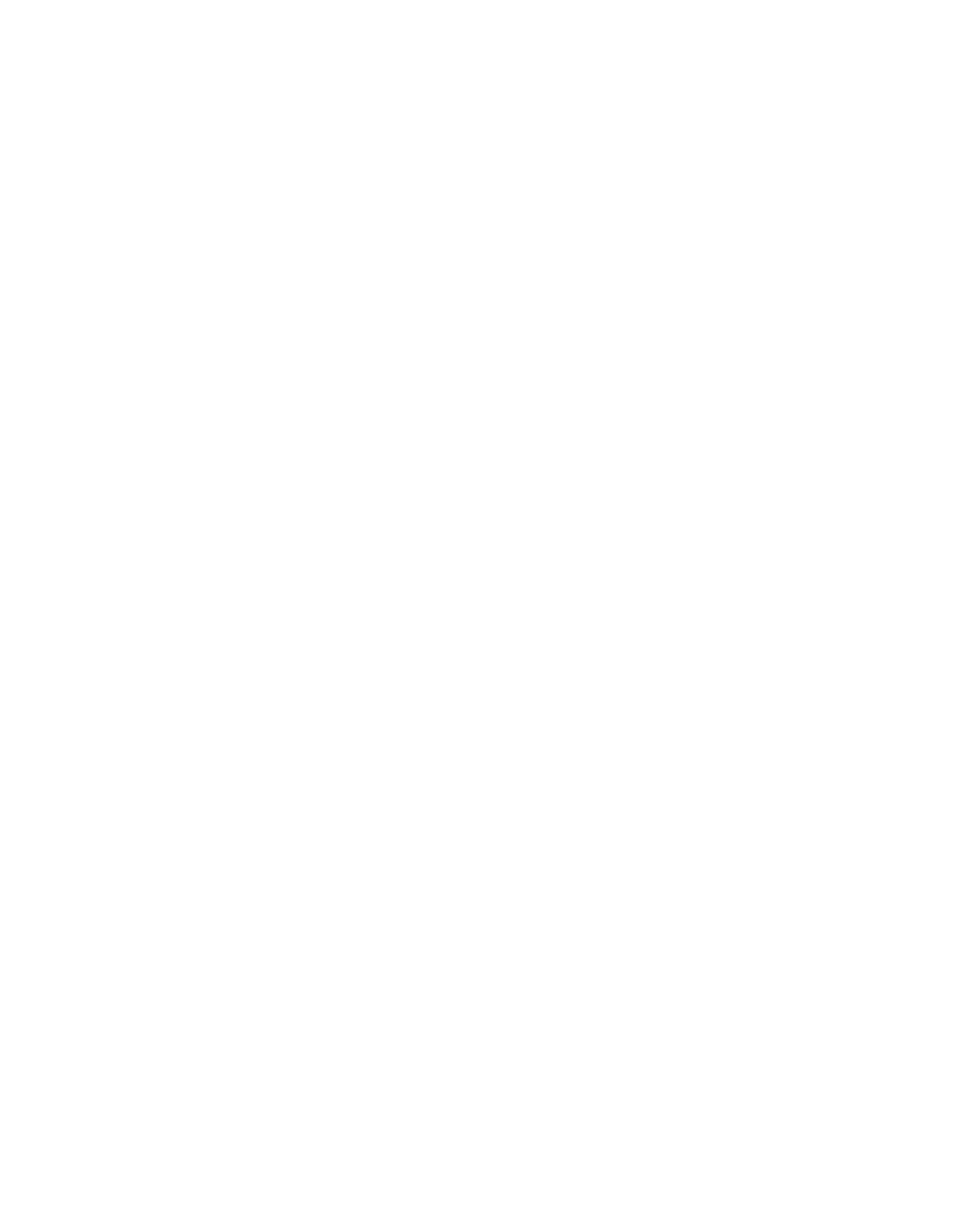## **STANDARD FURNITURE, ACCESSORIES & FLORAL**

**\*No credit will be given after close of event on items ordered but not received. Cancellation Policy: No refunds on orders cancelled after discount deadline. \***



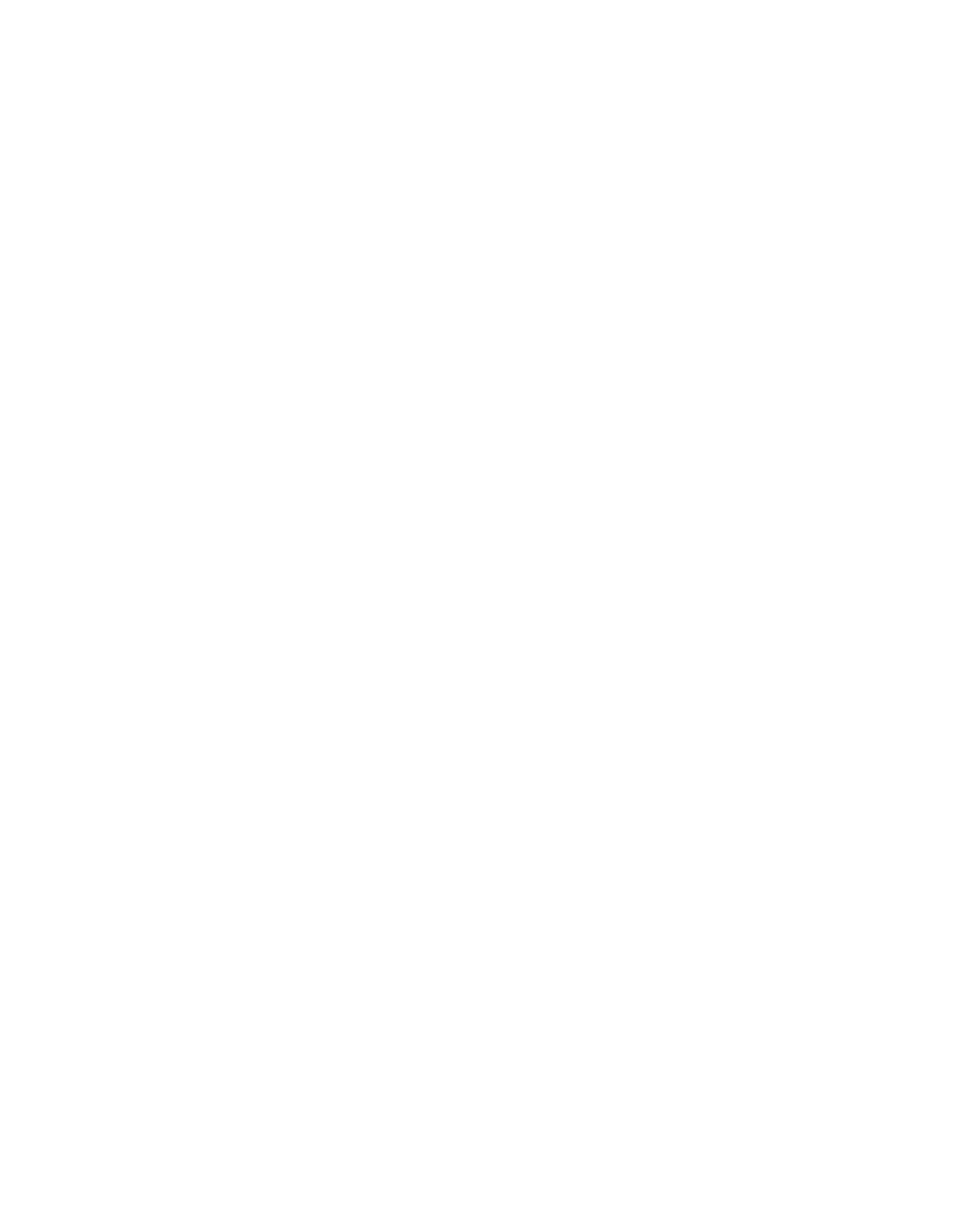# **CUSTOM FURNISHINGS**

**\*No credit will be given after close of event on items ordered but not received. Cancellation Policy: No refunds on orders cancelled after discount deadline. \***

# **Lounge Series B – Black Leather** B1: Sofa B2: Loveseat B3: Chair B5: End Table Qty: \_\_\_\_ Qty: \_\_\_\_ Qty: \_\_\_\_ Qty: \_\_\_\_ **\$884.50 Discount \$820.75 Discount \$692.00 Discount \$394.00 Discount \$1,149.50 Standard \$1,066.00 Standard \$890.00 Standard \$512.72 Standard Lounge Series C – Grey Microfiber** C1: Sofa C2: Loveseat C3: Chair C4: Cocktail Table C5: End Table Qty: \_\_\_\_ Qty: \_\_\_\_\_ Qty: \_\_\_\_ Qty: \_\_\_\_ Qty: \_\_\_\_ **\$714.00 Discount \$650.25 Discount \$586.50 Discount \$394.00 Discount \$351.00 Discount \$927.50 Standard \$845.00 Standard \$760.25 Standard \$511.50 Standard \$456.50 Standard Specialty Tables | Chairs Series D**





D1: 42" Black D2: Side Chair Qty: \_\_\_\_ Qty: \_\_\_\_ **\$480.00 Discount \$266.25 Discount \$623.75 Standard \$346.50 Standard Office Series I**



**Office Series J**



I1: Oak Desk I2: Black/Chrome Chair I3: Black/Black Chair Qty: \_\_\_\_\_ Qty: \_\_\_\_ **Qty: \_\_\_\_ Qty:** Qty: **\$714.00 Discount \$457.75 Discount \$457.75 Discount \$927.30 Standard \$596.25 Standard \$596.25 Standard**



J1: 6' Conference Table J2: Steno Chair J3: Drafting Stool Qty: \_\_\_\_ Qty: \_\_\_\_ Qty: \_\_\_\_ Qty: \_\_\_ **\$653.00 Discount \$266.25 Discount \$373.00 Discount \$788.75 Standard \$346.50 Standard \$485.25 Standard**



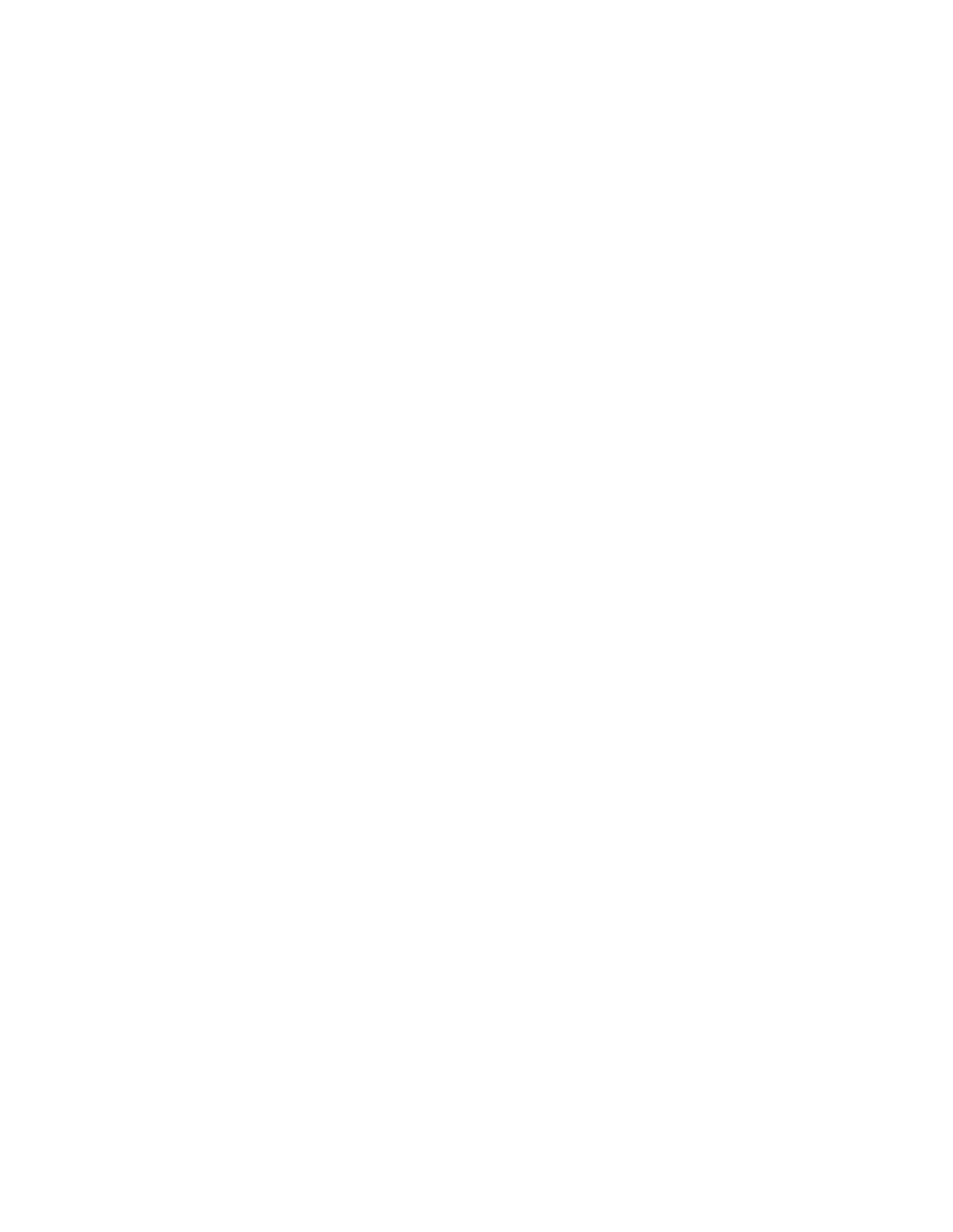# **CUSTOM FURNISHINGS**

**\*No credit will be given after close of event on items ordered but not received. Cancellation Policy: No refunds on orders cancelled after discount deadline. \***

### **Accessories Series K**

| K1: Accordion Lit Stand                  |                        | K4: Coat Rack     |      | K5: 42" Pedestal  |                   |
|------------------------------------------|------------------------|-------------------|------|-------------------|-------------------|
|                                          |                        | Qty:              | Qty: |                   |                   |
| \$267.50 Discount                        |                        | \$97.00 Discount  |      | \$373.00 Discount |                   |
| \$346.50 Standard                        |                        | \$124.50 Standard |      | \$485.25 Standard |                   |
|                                          |                        |                   |      |                   |                   |
|                                          |                        |                   |      |                   |                   |
| K6: 32" Pedestal                         | K7: 24" x 42" Pedestal | K8: Refrigerator  |      |                   |                   |
|                                          |                        | Qty:              |      |                   |                   |
| \$373.00 Discount                        | \$587.50 Discount      | \$443.50 Discount |      |                   |                   |
| \$485.25 Standard                        | \$763.50 Standard      | \$576.50 Standard |      |                   |                   |
| <b>Tables   Chairs Series L</b>          |                        |                   |      |                   |                   |
|                                          |                        |                   |      |                   |                   |
| L1: Side Chair                           | L2: 30" Table          | L3: Arm Chair     |      | L5: Side Chair    | L6: Euro Chair    |
|                                          | Qty:                   |                   |      |                   |                   |
| \$116.75 Discount                        | \$309.25 Discount      | \$138.75 Discount |      | \$266.25 Discount | \$266.25 Discount |
| \$150.75 Standard                        | \$401.50 Standard      | \$180.50 Standard |      | \$346.50 Standard | \$346.50 Standard |
| <b>Cocktail Tables   Stools Series M</b> |                        |                   |      |                   |                   |
|                                          |                        |                   |      |                   |                   |
|                                          |                        |                   |      |                   |                   |
| M1: Barstool                             | M2: 42" Bar Table      | M3: Euro Stool    |      | M4: Chrome Stool  | M5: Bar Stool     |
| Qty:                                     |                        |                   |      |                   |                   |
| \$288.25 Discount                        | \$331.25 Discount      | \$331.25 Discount |      | \$305.25 Discount | \$202.50 Discount |
| \$374.00 Standard                        | \$429.00 Standard      | \$429.00 Standard |      | \$401.50 Standard | \$263.00 Standard |
|                                          |                        |                   |      |                   |                   |
| M6: Steel/Black Stool                    | M7: Steel Stool        |                   |      |                   |                   |
|                                          |                        |                   |      |                   |                   |
| \$352.00 Discount                        | \$352.00 Discount      |                   |      |                   |                   |
| \$456.50 Standard                        | \$456.50 Standard      |                   |      |                   |                   |
| Exhibitor:                               |                        |                   |      |                   | Booth #:          |

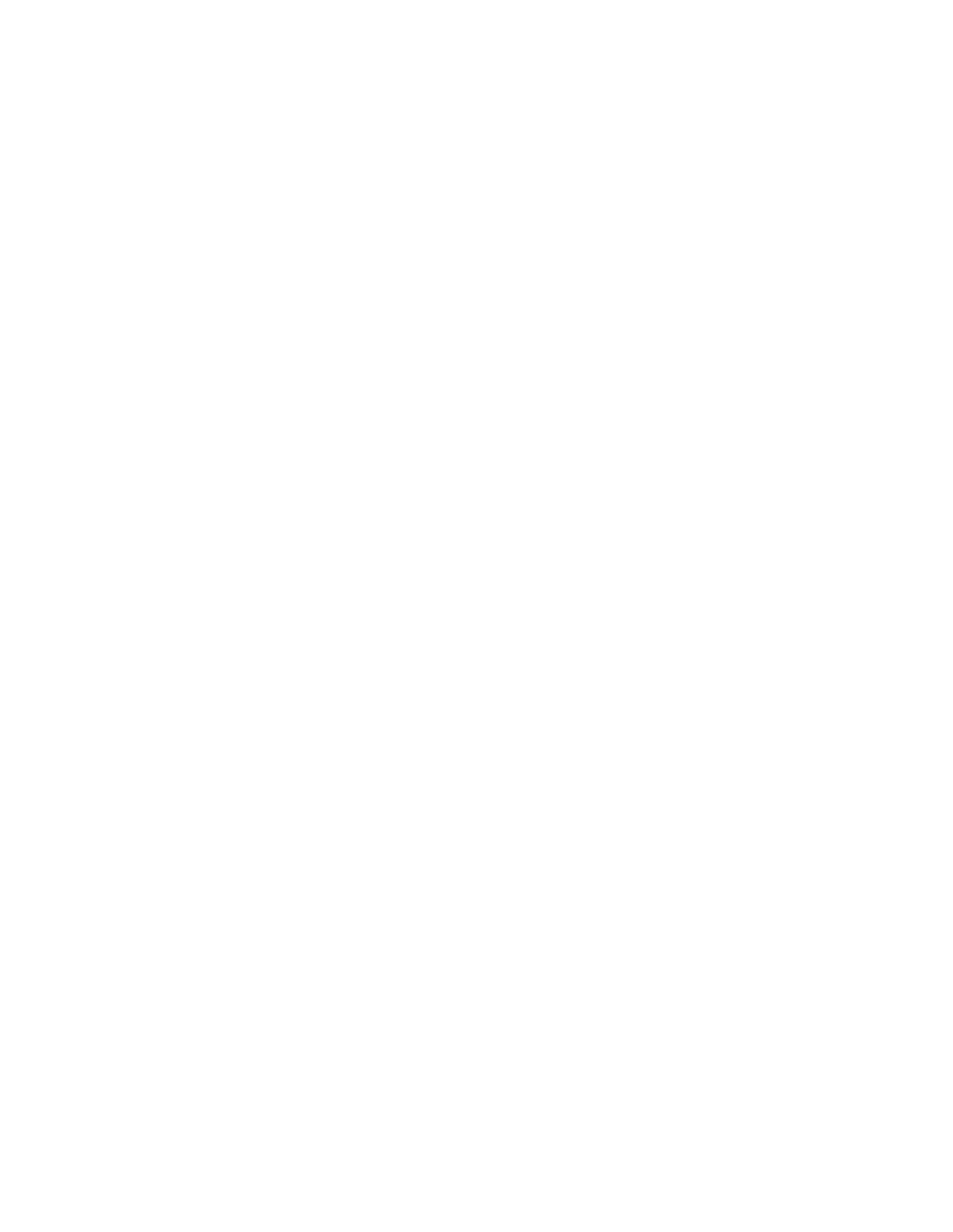# **CARPET SELECTIONS**

### **Standard**

| <b>CIRCLE COLOR SELECTION BELOW</b> |                      |                       |                       |                  |
|-------------------------------------|----------------------|-----------------------|-----------------------|------------------|
|                                     |                      |                       |                       |                  |
| Red                                 | <b>Royal Blue</b>    | Green                 | Grey                  | Navy Blue        |
| <b>Speckled Red</b>                 | <b>Speckled Blue</b> | <b>Speckled Green</b> | <b>Speckled Grey</b>  | <b>Black</b>     |
| <b>SIZE</b>                         | QTY                  | <b>DISCOUNT PRICE</b> | <b>STANDARD PRICE</b> | <b>SUB-TOTAL</b> |
| 10' x 10' Carpet                    |                      | \$325.00              | \$425.00              |                  |
| 10' x 20 Carpet                     |                      | \$650.00              | \$850.00              |                  |
| 10' x 30' Carpet                    |                      | \$975.00              | \$1,275.00            |                  |
| 10' x 40' Carpet                    |                      | \$1,300.00            | \$1,700.00            |                  |
| 20' x 20' Carpet                    |                      | \$1,300.00            | \$1,700.00            |                  |
| Custom Per Sq. Ft.                  |                      | \$3.25                | \$4.25                |                  |

### **Prestige**



### **Padding | Visqueen**

| <b>SIZE</b>               | <b>QTY</b> | <b>DISCOUNT PRICE</b> | <b>STANDARD PRICE</b> | <b>SUB-TOTAL</b> |
|---------------------------|------------|-----------------------|-----------------------|------------------|
| 1/2" Padding Per Sq. Ft.  |            | \$4.00                | \$4.75                |                  |
| Double Padding Per Sq. Ft |            | \$6.75                | \$7.50                |                  |
| Visqueen Per Sq. Ft.      |            | \$0.75                | \$1.50                |                  |

| <b>ESTIMATED TOTAL</b>                                                                     |  |
|--------------------------------------------------------------------------------------------|--|
| Standard Carpet per sq. ft.:<br>Plush Carpet per sq. ft.:<br>Padding/Visqueen per sq. ft.: |  |